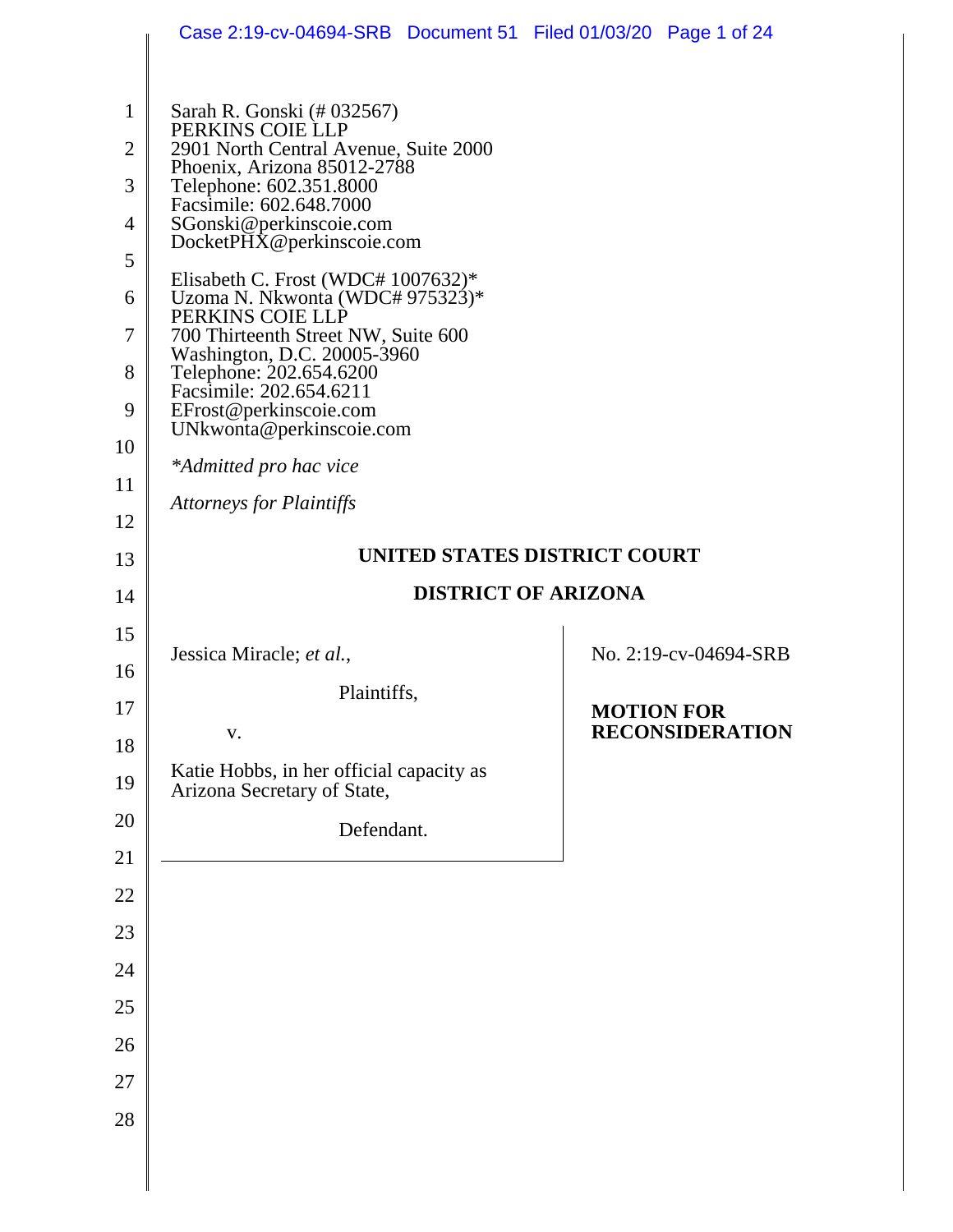|                 | <b>TABLE OF CONTENTS</b>                                                                                                                                        |
|-----------------|-----------------------------------------------------------------------------------------------------------------------------------------------------------------|
| I.              |                                                                                                                                                                 |
| II.             |                                                                                                                                                                 |
| III.            |                                                                                                                                                                 |
| A.              | There is no temporal litmus test that separates restrictions on petition circulators                                                                            |
| <b>B.</b>       | Plaintiffs alleged sufficient facts to support a claim that the Strikeout Law                                                                                   |
| $\mathcal{C}$ . | The Court's dismissal of Plaintiffs' Equal Protection claim (Count III), which is<br>evaluated under Anderson-Burdick, cannot be squared with binding precedent |
| D.              | The Court's dismissal of Plaintiffs' Equal Protection Claim (Count II), is                                                                                      |
| IV.             |                                                                                                                                                                 |
|                 |                                                                                                                                                                 |
|                 |                                                                                                                                                                 |
|                 |                                                                                                                                                                 |
|                 |                                                                                                                                                                 |
|                 |                                                                                                                                                                 |
|                 |                                                                                                                                                                 |
|                 |                                                                                                                                                                 |
|                 |                                                                                                                                                                 |
|                 |                                                                                                                                                                 |
|                 |                                                                                                                                                                 |
|                 |                                                                                                                                                                 |
|                 |                                                                                                                                                                 |
|                 |                                                                                                                                                                 |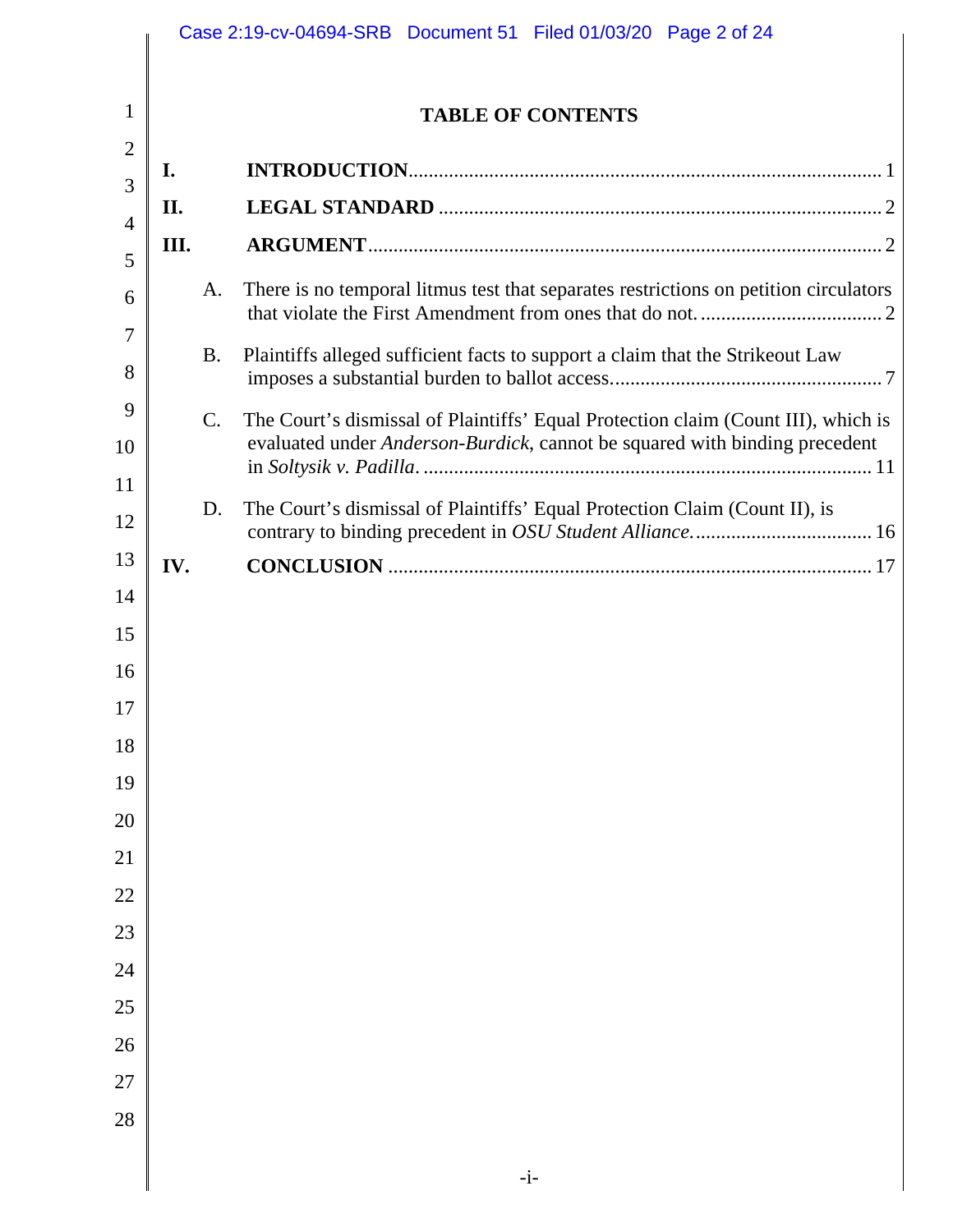|                | Case 2:19-cv-04694-SRB  Document 51  Filed 01/03/20  Page 3 of 24 |
|----------------|-------------------------------------------------------------------|
| $\mathbf{1}$   | <b>CASES</b>                                                      |
| $\overline{2}$ | ACLU v. Lomax,                                                    |
| 3              |                                                                   |
| $\overline{4}$ | Am. Constitutional Law Found., Inc. v. Meyer,                     |
| 5              |                                                                   |
| 6              | Amarel v. Connell,                                                |
| 7              | Angle v. Miller,                                                  |
| 8              |                                                                   |
| 9              | Animal Legal Def. Fund v. Wasden,                                 |
| 10             |                                                                   |
| 11             | Ariz. Green Party v. Reagan,                                      |
| 12             | Ariz. Right to Life Political Action Comm. v. Bayless,            |
| 13             |                                                                   |
| 14             | Bell Atl. Corp. v. Twombly,                                       |
| 15             |                                                                   |
| 16             | Buckley v. Am. Constitutional Law Found.,                         |
| 17             |                                                                   |
| 18             | Burdick v. Takushi,                                               |
| 19             | Burdick v. Takushi,                                               |
| 20             |                                                                   |
| 21             | Chandler v. City of Arvada,                                       |
| 22             |                                                                   |
| 23             | Citizens for Tax Reform v. Deters,                                |
| 24             |                                                                   |
| 25             | Cooper v. Harris,                                                 |
| 26<br>27<br>28 | Crawford v. Marion Cty. Election Bd.,                             |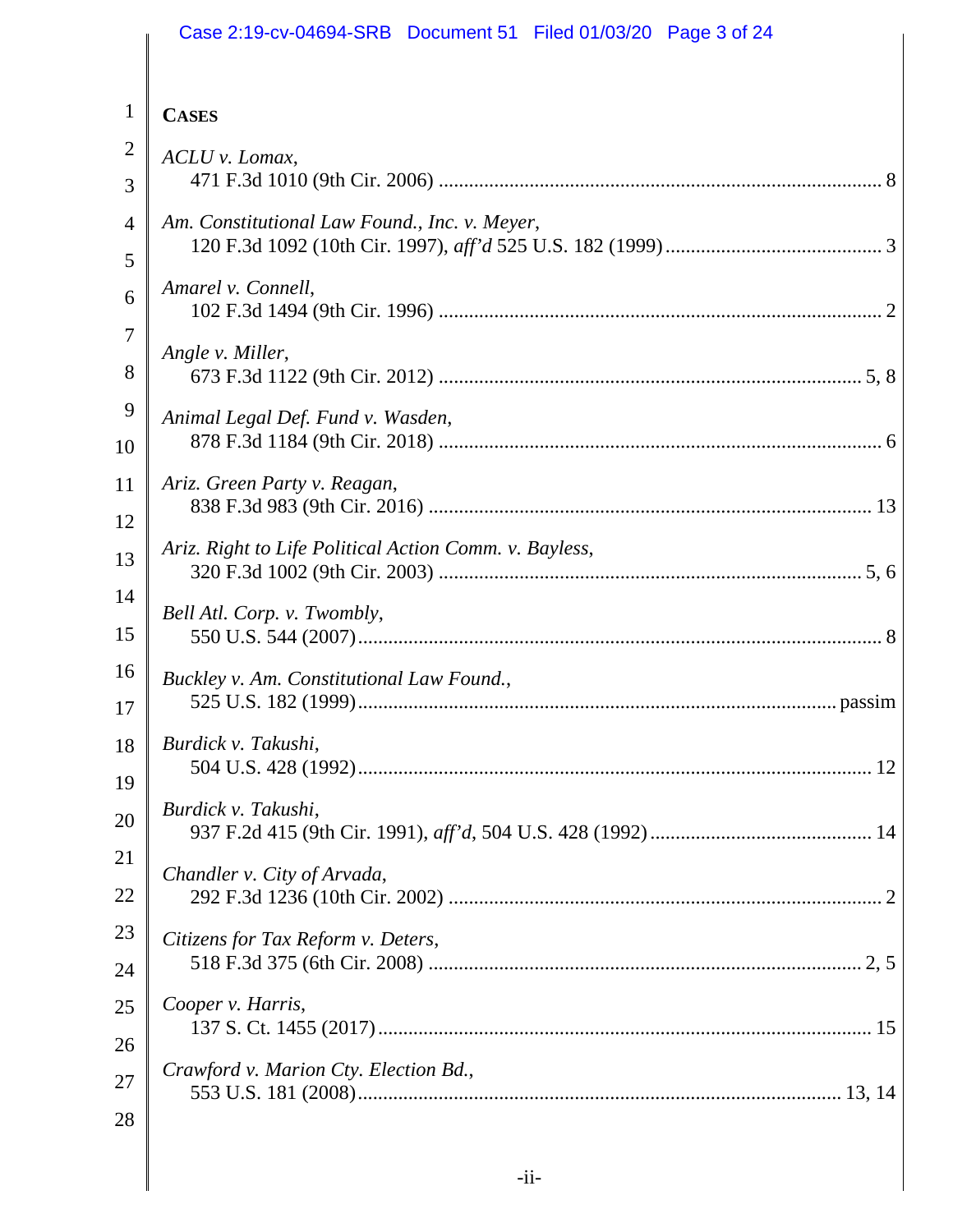|                                | Case 2:19-cv-04694-SRB  Document 51  Filed 01/03/20  Page 4 of 24 |
|--------------------------------|-------------------------------------------------------------------|
|                                |                                                                   |
| $\mathbf{1}$<br>$\overline{2}$ | Hydranautics v. FilmTec Corp.,                                    |
| 3                              | Idaho Coalition United for Bears v. Cenarrusa,                    |
| 4                              | In re Tracht Gut, LLC,                                            |
| 5                              |                                                                   |
| 6<br>7                         | Italian Colors Rest. v. Becerra,                                  |
| 8<br>9                         | League of Women Voters v. Hargett,                                |
| 10                             | Libertarian Party of Ohio v. Husted,                              |
| 11<br>12                       | Marbury v. Madison,                                               |
| 13<br>14                       | Meyer v. Grant,                                                   |
| 15<br>16                       | Nader v. Brewer,                                                  |
| 17                             | OSU Student Alliance v. Ray,                                      |
| 18<br>19                       | Pub. Integrity All., Inc. v. City of Tucson,                      |
| 20<br>21                       | Riley v. Nat'l Fed'n of the Blind of N.C., Inc.,                  |
| 22                             | San Diego Cty. Gun Rights Comm. v. Reno,                          |
| 23<br>24                       | Sanders County Republican Central Committee v. Bullock,           |
| 25                             | Soltysik v. Padilla,                                              |
| 26                             |                                                                   |
| 27<br>28                       | Stanwitz v. Reagan,                                               |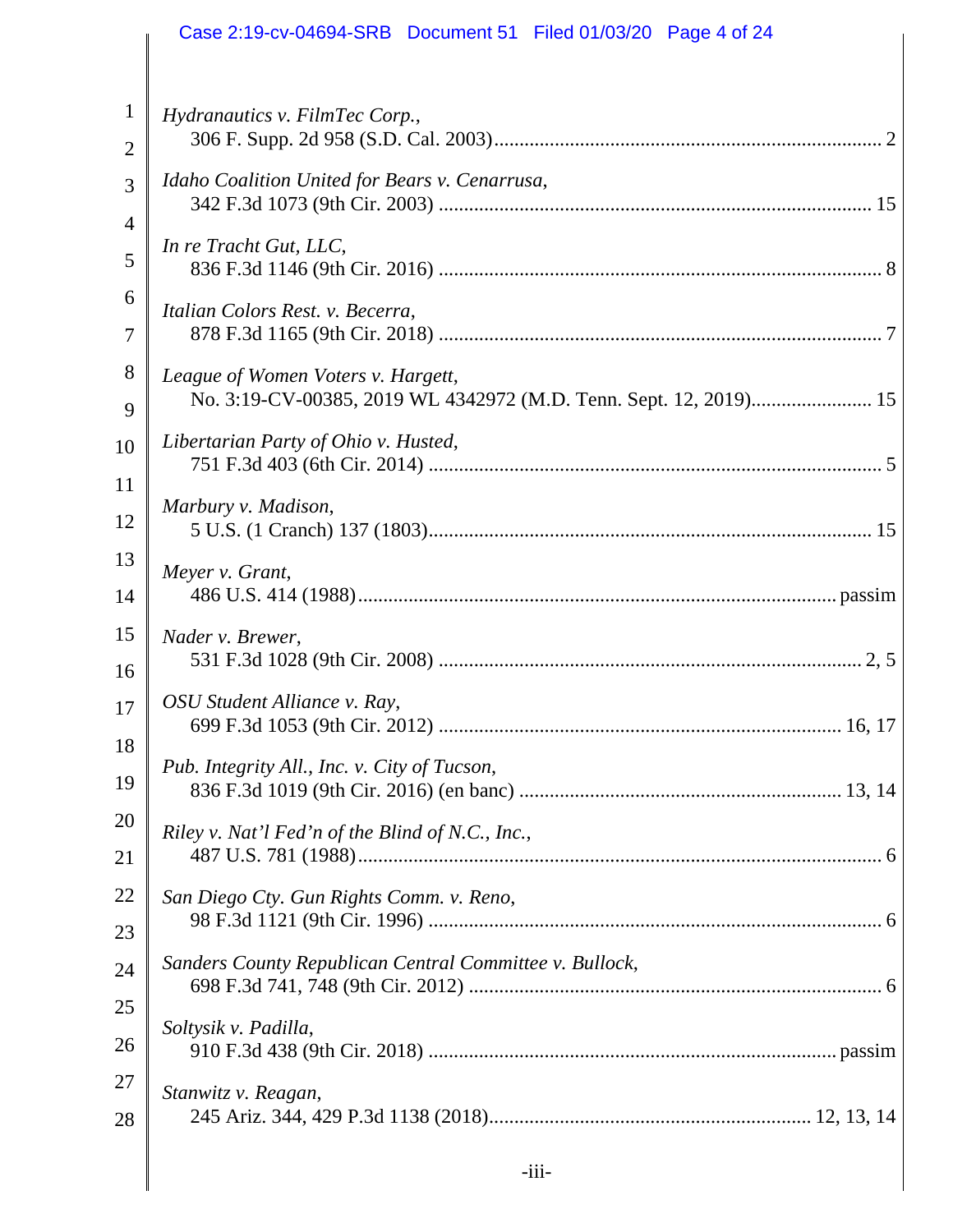|                                | Case 2:19-cv-04694-SRB  Document 51  Filed 01/03/20  Page 5 of 24 |
|--------------------------------|-------------------------------------------------------------------|
|                                |                                                                   |
| $\mathbf{1}$<br>$\overline{2}$ | Timmons v. Twin Cities Area New Party,                            |
| 3                              | United States v. Corinthian Colleges,                             |
| $\overline{4}$                 |                                                                   |
| 5                              | Va. v. Am. Booksellers Ass'n, Inc.,                               |
| 6                              | Wolfson v. Brammer,                                               |
| $\overline{7}$                 |                                                                   |
| 8                              | <b>STATUTES</b>                                                   |
| 9                              |                                                                   |
| 10                             |                                                                   |
| 11                             |                                                                   |
| 12                             |                                                                   |
| 13                             |                                                                   |
| 14                             |                                                                   |
| 15                             |                                                                   |
| 16                             |                                                                   |
| 17<br>18                       |                                                                   |
| 19                             |                                                                   |
| 20                             |                                                                   |
| 21                             |                                                                   |
| $22\,$                         |                                                                   |
| 23                             |                                                                   |
| 24                             |                                                                   |
| 25                             |                                                                   |
| 26                             |                                                                   |
| $27\,$                         |                                                                   |
| 28                             |                                                                   |
|                                |                                                                   |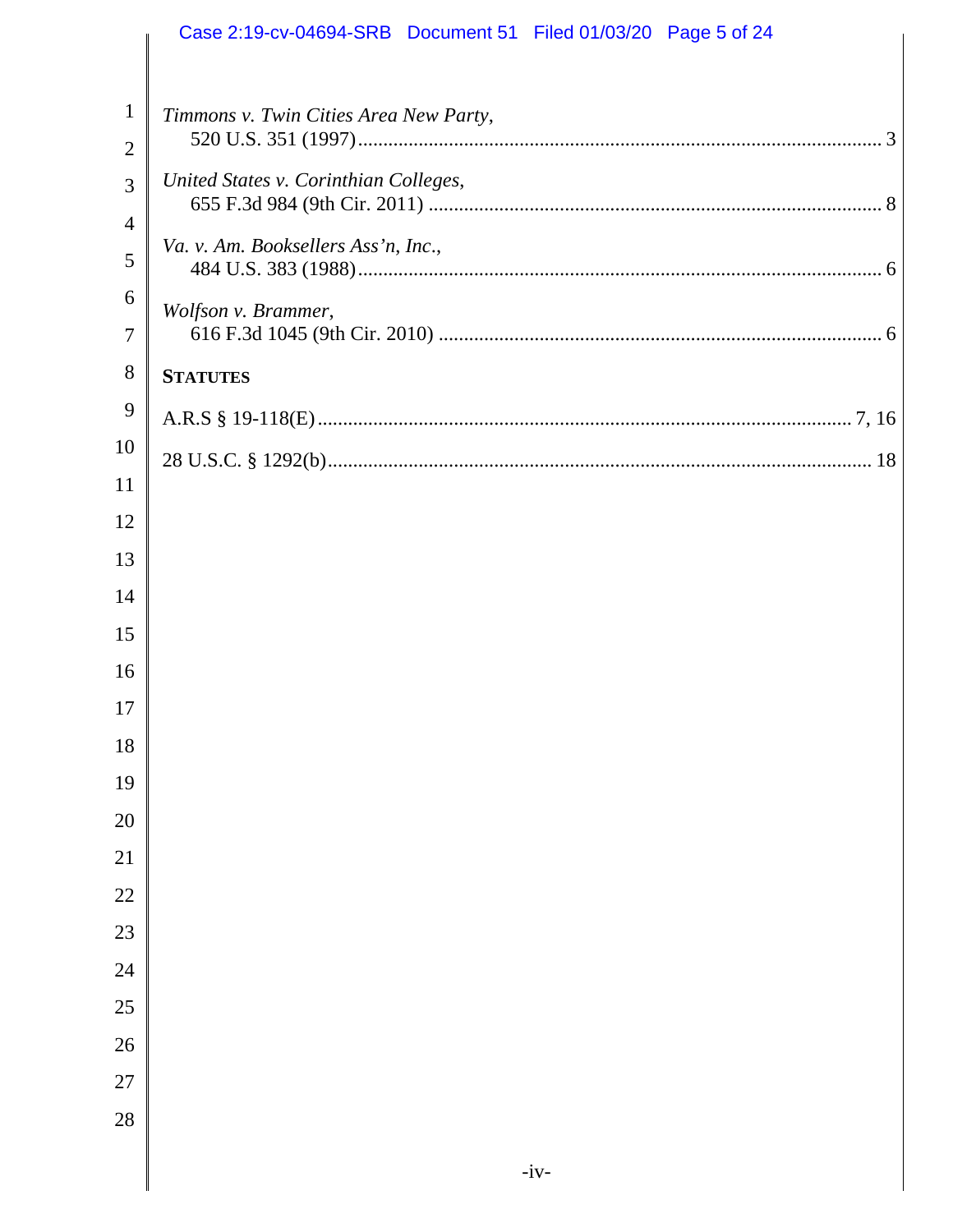<span id="page-5-0"></span>1

# <span id="page-5-1"></span>**I. INTRODUCTION**

2 3 4 5 6 7 8 9 10 11 12 13 14 15 16 17 18 19 20 21 22 23 24 25 26 27 28 Plaintiffs respectfully move for reconsideration of the portion of the Court's December 16, 2019 Order (Doc. 36) ("Order") that granted Arizona Secretary of State Katie Hobbs's (the "Secretary") Motion to Dismiss (Doc. 16) ("MTD") in part—specifically its dismissal of Plaintiffs' First Amendment claims on two separate theories and their Equal Protection Claims in their entirety. The decision to dismiss these claims was based on manifest error and requires reconsideration for several important reasons. *First*, the Order erroneously dismissed Plaintiffs' claim that the Strikeout Law restricts the pool of potential circulators based on its conclusion that the "the Strikeout Law is distinct from" laws that impose restrictions on petition circulators that courts have found violate the First Amendment, "because the laws at issue in those cases implicated the communicative message associated with the physical act of circulation *at the time of circulation*." Order at 6. In doing so, it adopted a litmus test that no court has recognized and that cannot be squared with binding precedent. *Second*, it erroneously dismissed Plaintiffs' First Amendment claim based on the Strikeout Law's significant burdens on the ability of initiative proponents to gather the signatures necessary for ballot access. In this case, perhaps as a consequence of the fact that the Court was simultaneously ruling on the Secretary's MTD and the Plaintiffs' motion for a preliminary injunction ("PI Motion"), the Order appears to commingle the standards applicable to those different motions. Thus, rather than accepting as true the facts pled in the Complaint, the Order appears to conclude that this claim cannot survive because of what it viewed as a failure of proof. But Plaintiffs have no burden to come forth with any evidence to avoid dismissal at the MTD stage. Moreover, the Order's discussion of this claim failed to consider or address a number of significant—and more than *sufficient*—factual allegations in the Complaint that support this claim. *Next*, by prematurely dismissing Plaintiffs' *Anderson-Burdick* claim with prejudice and without conducting its own fact-intensive inquiry, the Order commits the same legal errors that the Ninth Circuit held reversible in *Soltysik v. Padilla*, 910 F.3d 438, 444 (9th Cir. 2018). *Lastly*, the Order's conclusion that Plaintiffs' alternative Equal Protection Claim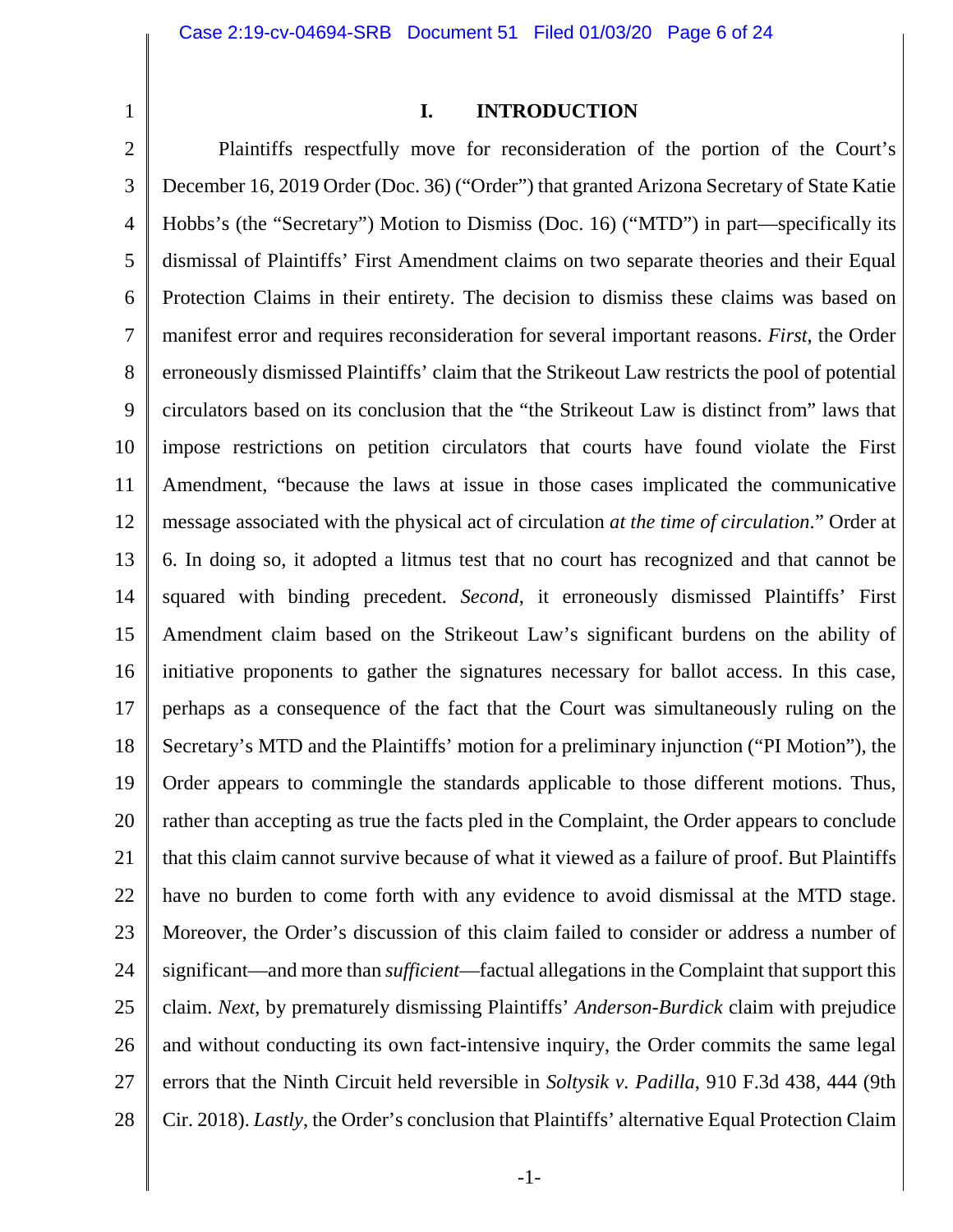1 2 must be dismissed as duplicative of their First Amendment content-based claim (which the Court did not dismiss), was contrary to binding Ninth Circuit precedent.

<span id="page-6-0"></span>3 4 5

6

7

8

# <span id="page-6-7"></span>**II. LEGAL STANDARD**

A "district court may reconsider and revise a previous interlocutory decision for any reason it deems sufficient, even in the absence of new evidence or an intervening change in or clarification of controlling law." *Hydranautics v. FilmTec Corp.*, 306 F. Supp. 2d 958, 968 (S.D. Cal. 2003); *see also Amarel v. Connell*, 102 F.3d 1494, 1515 (9th Cir. 1996) ("[I]nterlocutory orders . . . are subject to modification by the district judge at any time prior to final judgment."). Here, manifest error requires reconsideration of the Court's Order.

10

<span id="page-6-2"></span>11

<span id="page-6-1"></span>9

## <span id="page-6-9"></span><span id="page-6-4"></span><span id="page-6-3"></span>**III. ARGUMENT**

# **A. There is no temporal litmus test that separates restrictions on petition circulators that violate the First Amendment from ones that do not.**

12 13 14 15 16 17 18 19 20 22 23 24 25 26 27 Plaintiffs assert that the Strikeout Law violates the First Amendment because it effectively restricts the pool of available circulators, complicates the signature-gathering process, increases expenses, and ultimately makes it more difficult to successfully achieve ballot access. Each of these assertions are supported by multiple factual allegations in the Complaint and the Supreme Court and the Ninth Circuit (among many others) have repeatedly recognized that these types of injuries give rise to cognizable (and meritorious) First Amendment claims. *See, e.g*., *Buckley v. Am. Constitutional Law Found.*, 525 U.S. 182, 184 (1999); *Meyer v. Grant*, 486 U.S. 414, 422–23 (1988); *Nader v. Brewer*, 531 F.3d 1028, 1036 (9th Cir. 2008); *Citizens for Tax Reform v. Deters*, 518 F.3d 375, 388 (6th Cir. 2008); *Chandler v. City of Arvada*, 292 F.3d 1236, 1243 (10th Cir. 2002). The Order correctly recognizes that laws that narrow the potential pool of circulators may violate the First Amendment, but then finds Plaintiffs failed to state a claim upon which relief may be granted because "[t]he Strikeout Law . . . does not implicate the physical act of circulation *at the time of circulation* because it . . . comes into play only *after* all initiative-related speech has occurred." Order at 6. This was manifest error, and it should be corrected.

28

<span id="page-6-8"></span><span id="page-6-6"></span><span id="page-6-5"></span>21

As the Supreme Court wrote in *Buckley*: "We have several times said 'no litmus-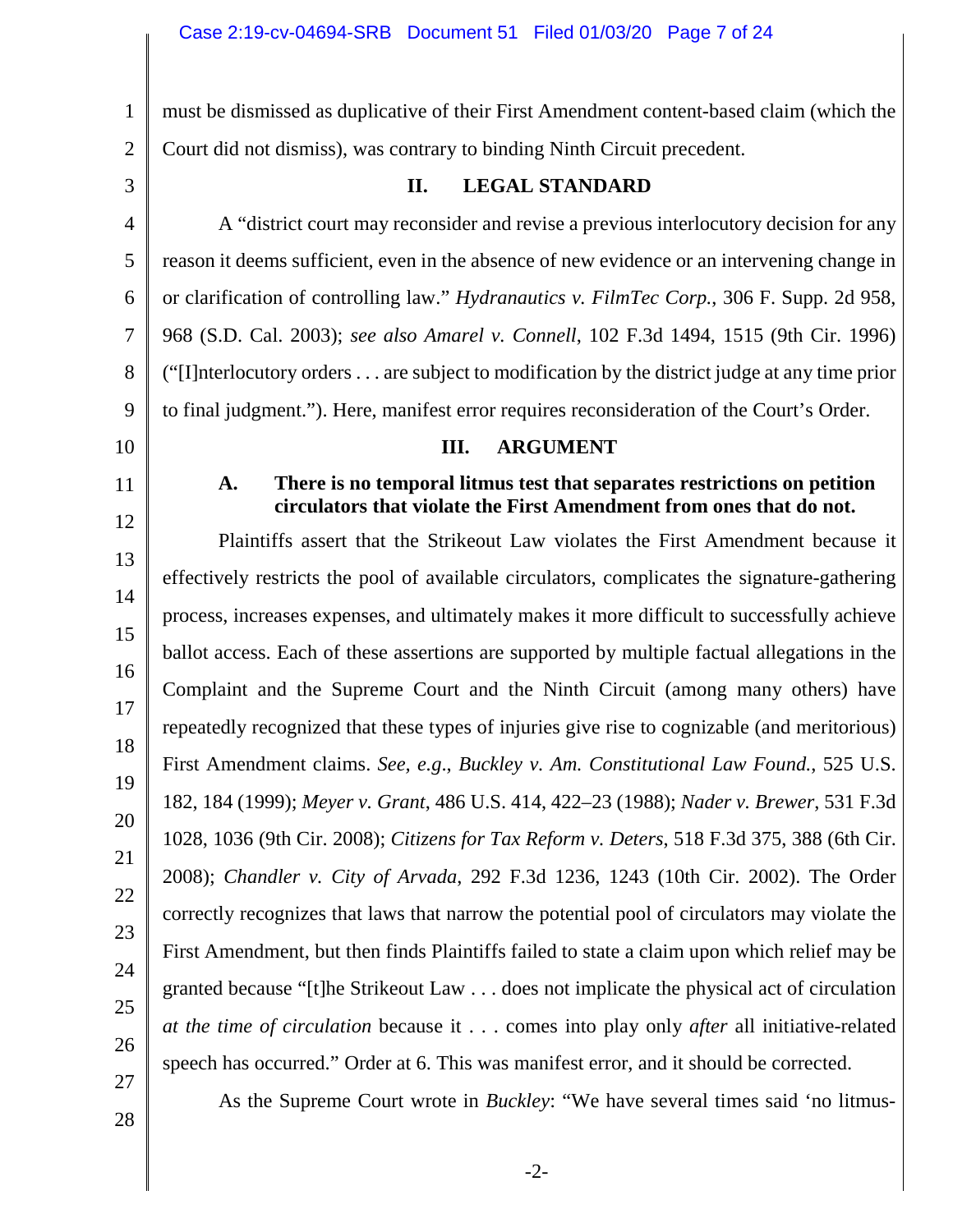#### <span id="page-7-1"></span>Case 2:19-cv-04694-SRB Document 51 Filed 01/03/20 Page 8 of 24

1 2 3 4 5 6 7 8 9 10 paper test' will separate valid ballot-access provisions from invalid interactive speech restrictions; we have come upon 'no substitute for the hard judgments that must be made.'" 525 U.S. at 192 (quoting *Storer v. Brown*, 415 U.S. 724, 730 (1974)); *see also Timmons v. Twin Cities Area New Party*, 520 U.S. 351, 359 (1997) ("No bright line separates permissible election-related regulation from unconstitutional infringements on First Amendment freedoms."). The First Amendment *demands* that courts "be vigilant in making those judgments, to guard against undue hindrances to political conversation and the exchange of ideas." *Buckley*, 525 U.S. at 192. Nevertheless, the Order imposes a temporal litmus test—one that no court has ever endorsed, and which itself runs contrary to authoritative precedent in ballot initiative cases raising First Amendment claims.

11 12 13 14 15 16 17 18 19 20 That there is no such distinction is most evident from the Supreme Court's seminal decision in *Buckley*, in which it affirmed the invalidation of a Colorado law that infringed on initiative-related speech even *after* signature gathering was complete. That law required that paid circulators' names and wages be publicly disclosed in not only ongoing monthly reports, but also a final report to be issued *after* signature-gathering concluded. *Id*. at 201. If there was a temporal line to be drawn, this was the place to do it. Nonetheless, the Court held that these requirements not only implicated, but *violated* the First Amendment. *See id.* at 201–05. As a drafting matter, it would not have been difficult for the Supreme Court to write an opinion finding the monthly reports problematic, but concluding that the final report—issued after signature gathering was completed—was not. But it invalidated both.

21 22 23 24 25 26 27 28 It did so despite the fact that, as with the Strikeout Law, any impact on the circulator would not come until after the signature gathering was completed—and, if anything, the impact of the regulation on circulators was far less severe, requiring only the disclosure of the circulators' name and pay, not their meaningless physical appearance at the whim of a challenger, or the undoing of all of their efforts to support the measure. *See id.*; *see also Am. Constitutional Law Found., Inc. v. Meyer*, 120 F.3d 1092, 1105 (10th Cir. 1997) ("[C]ompelling the disclosure of the identities of every paid circulator chills paid circulation, a constitutionally protected exercise."), *aff'd* 525 U.S. 182 (1999). Moreover, in finding the

<span id="page-7-0"></span>-3-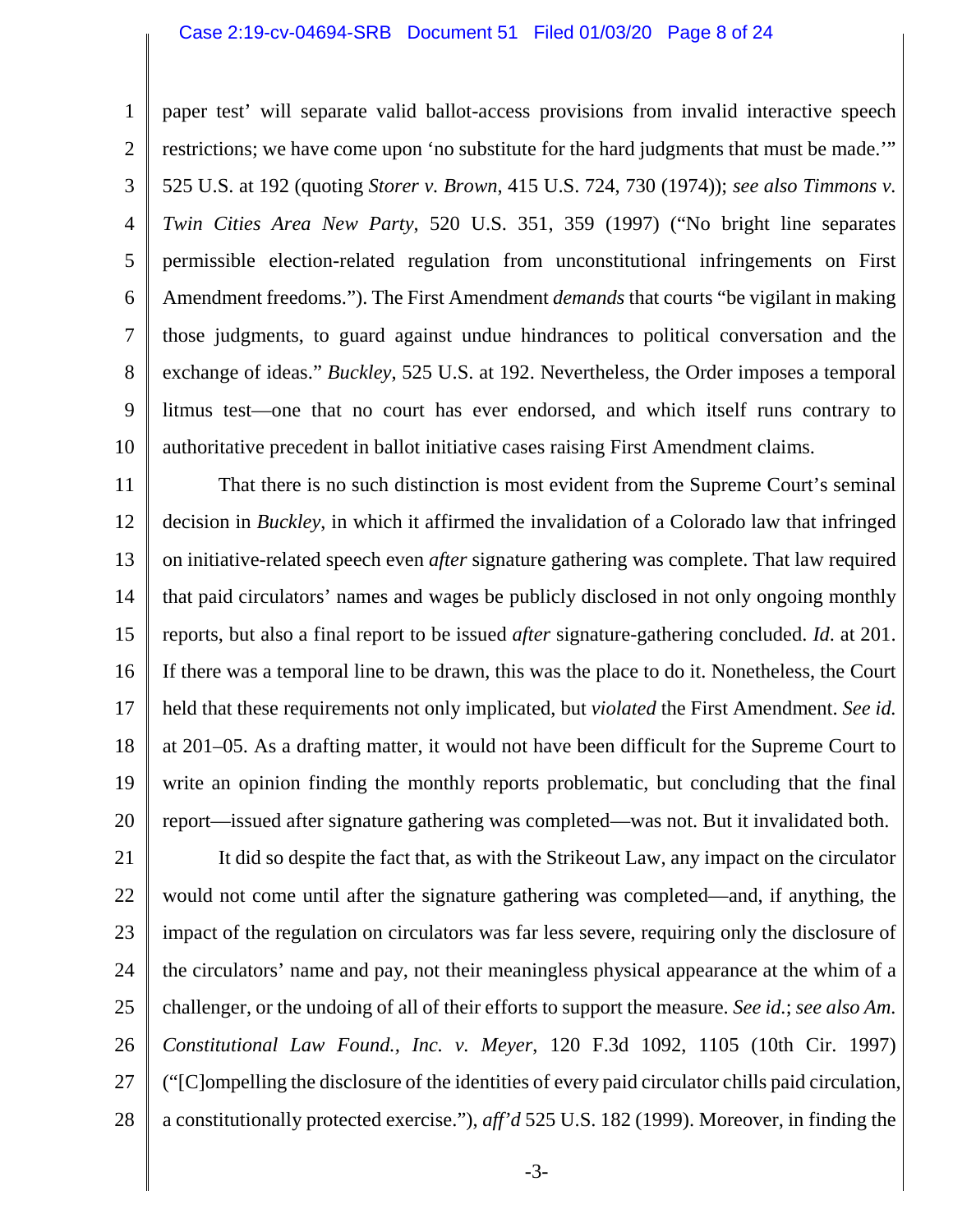#### Case 2:19-cv-04694-SRB Document 51 Filed 01/03/20 Page 9 of 24

1 2 3 4 5 after-the-fact measure invalid, the Supreme Court emphasized that the disclosure requirement was imposed on only paid circulators, and not their volunteer counterparts. *Buckley*, 525 U.S. at 205. This, too, is a feature it shares with the Strikeout Law. Thus, based on *Buckley* alone, the dismissal of Plaintiffs' claim based on a newly created temporal litmus test should be reversed.

6 7 8 9 10 11 12 13 14 15 16 17 18 The same conclusion follows from *Meyer v. Grant*, 486 U.S. 414 (1988), in which the Supreme Court struck down a Colorado law that made it a felony to pay petition circulators. The Court explained that the law both "limits the number of voices who will convey [the sponsors'] message" and "makes it less likely that [the sponsors] will garner the number of signatures necessary to place the matter on the ballot." *Id*. at 422–23. Of course, Colorado could charge someone with a felony only *after* the circulator had already (1) circulated an initiative petition, and (2) received money in exchange. Thus, the unconstitutional limitation on circulators that "restrict[ed] political expression," by definition took place only *after* signature gathering occurred, and well after proponents would have made their decisions about whether to pursue a petition without paid circulators, and after circulators made their own decisions about their willingness to gather signatures without pay, or risk enforcement of the law. *See id*. at 422. Yet, the Supreme Court had little trouble concluding that the law both implicated and violated the First Amendment.

19 20 21 22 23 24 25 26 27 28 In both cases, the Supreme Court emphasized that the laws in question violated the First Amendment because their effects served to limit the pool of potential circulators. The Court has never made any distinction between restrictions that are triggered before, after, or during the signature gathering process. To the contrary, as these cases demonstrate, the Court has found that even laws that are not implicated until after signature gathering occurs may be unconstitutional restrictions on political speech. This is consistent with the Court's repeated admonition that there is no "litmus-paper test" that "separate[s] valid ballot-access provisions from invalid interactive speech restrictions." *Buckley*, 525 U.S. at 192. In every case, courts must make the hard judgments about whether the restrictions at issue significantly inhibit communication with voters about proposed political change, and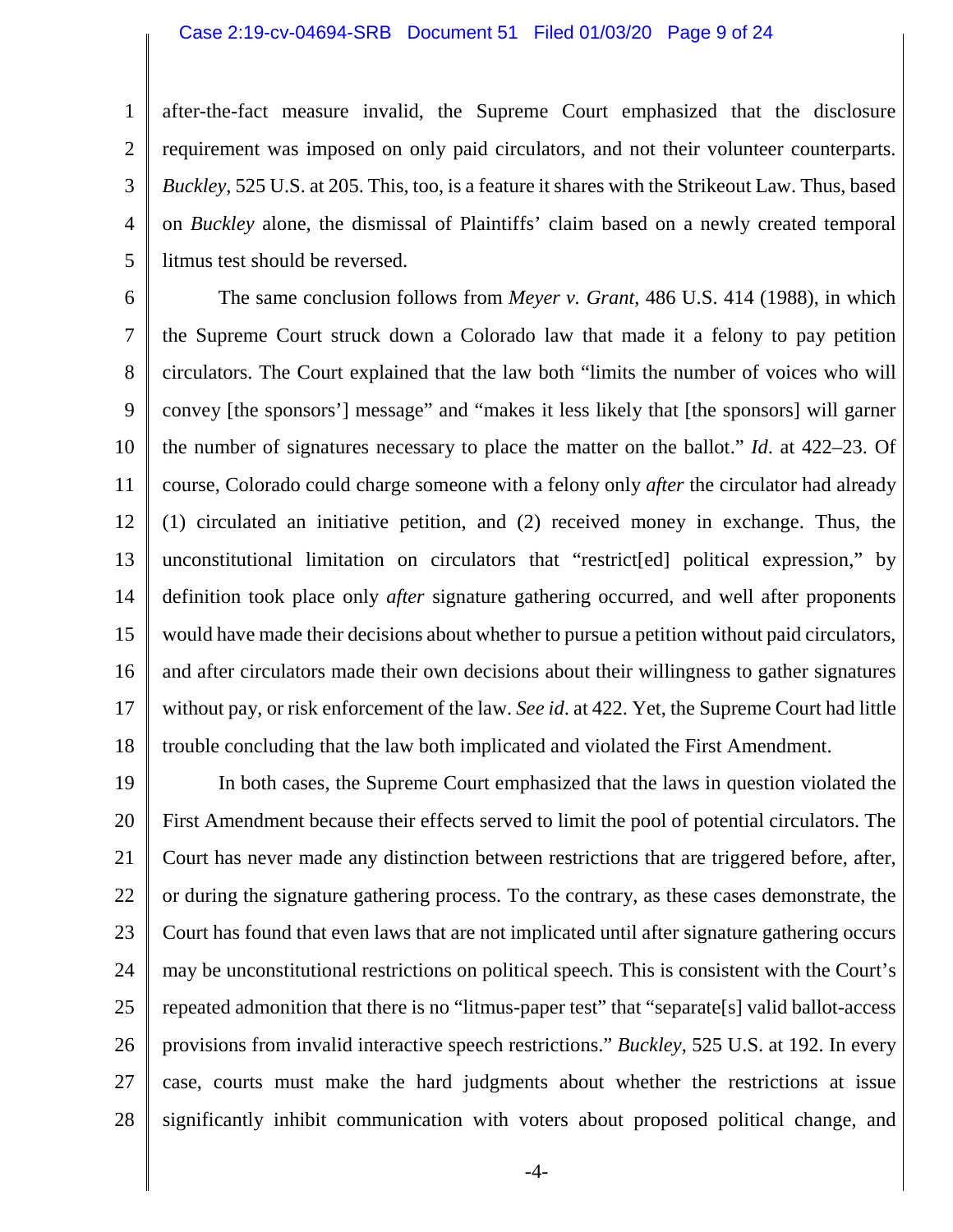### <span id="page-9-4"></span><span id="page-9-2"></span><span id="page-9-1"></span><span id="page-9-0"></span>Case 2:19-cv-04694-SRB Document 51 Filed 01/03/20 Page 10 of 24

<span id="page-9-3"></span>1 2 3 4 5 6 whether any such inhibition is warranted by the state interests alleged to justify those restrictions. *Id*. This is a highly individualized factual inquiry. *See generally id.*; *see also Libertarian Party of Ohio v. Husted*, 751 F.3d 403, 419–420 (6th Cir. 2014); *Angle v. Miller*, 673 F.3d 1122, 1132–34 (9th Cir. 2012); *Nader*, 531 F.3d at 1034–35; *Citizens for Tax Reform v. Deters*, 518 F.3d 375, 383 (6th Cir. 2008); *Ariz. Right to Life Political Action Comm. v. Bayless*, 320 F.3d 1002, 1007–14 (9th Cir. 2003). [1](#page-9-5)

7 8 9 10 11 12 13 14 15 16 17 18 19 20 Furthermore, neither the Supreme Court nor the Ninth Circuit have narrowly defined First-Amendment-protected circulation activity as only the actual physical interaction between circulator and signer. They have consistently recognized that the question is not *when* in the process a restriction is imposed, but rather *whether* it imposes "*undue hindrances* to political conversations and the exchange of ideas." *Buckley*, 525 U.S. at 192 (emphasis added). Courts must be "vigilant" in their examination of a challenged restriction, to ensure that is not the case. *Id.* A temporal distinction that permits a state to impose burdens on circulators with impunity, provided they are not effectively triggered until the circulator has completed signature gathering, would open the floodgates to clever restrictions that walk this line, with no mind to their actual impact on the pool of circulators—whether because circulators who have been exposed to the law's burdens become increasingly unwilling to participate, *see, e.g*., Compl. ¶¶ 84–85, or because proponents, in order to have a realistic chance of success, must substantially narrow the pool of individuals who they will use to circulate petitions, *see, e.g*., Compl. ¶¶ 26–27.

21 22 23 Elsewhere in its Order, the Court seemed to indicate that it did not view choices by proponents or circulators sparked by the Strikeout Law to narrow the pool from which they hired, or to decline, or be reluctant to circulate, as cognizable First Amendment harms.

24

28

<span id="page-9-5"></span><sup>25</sup> 26 27 <sup>1</sup> Moreover, courts look to the state's legal regime as a whole to determine whether any such restriction may be warranted. *See, e.g.*, *Buckley*, 525 U.S. at 192; *see also Nader*, 531 F.3d at 1037–38 (finding state's interest in subpoena compliance could be more narrowly met by having circulators agree to be bound by state's subpoena authority). Yet the Court's Order also did not consider Plaintiffs' allegations that such registration is already required for paid and non-resident circulators in Arizona. Compl. at ¶¶ 43–45.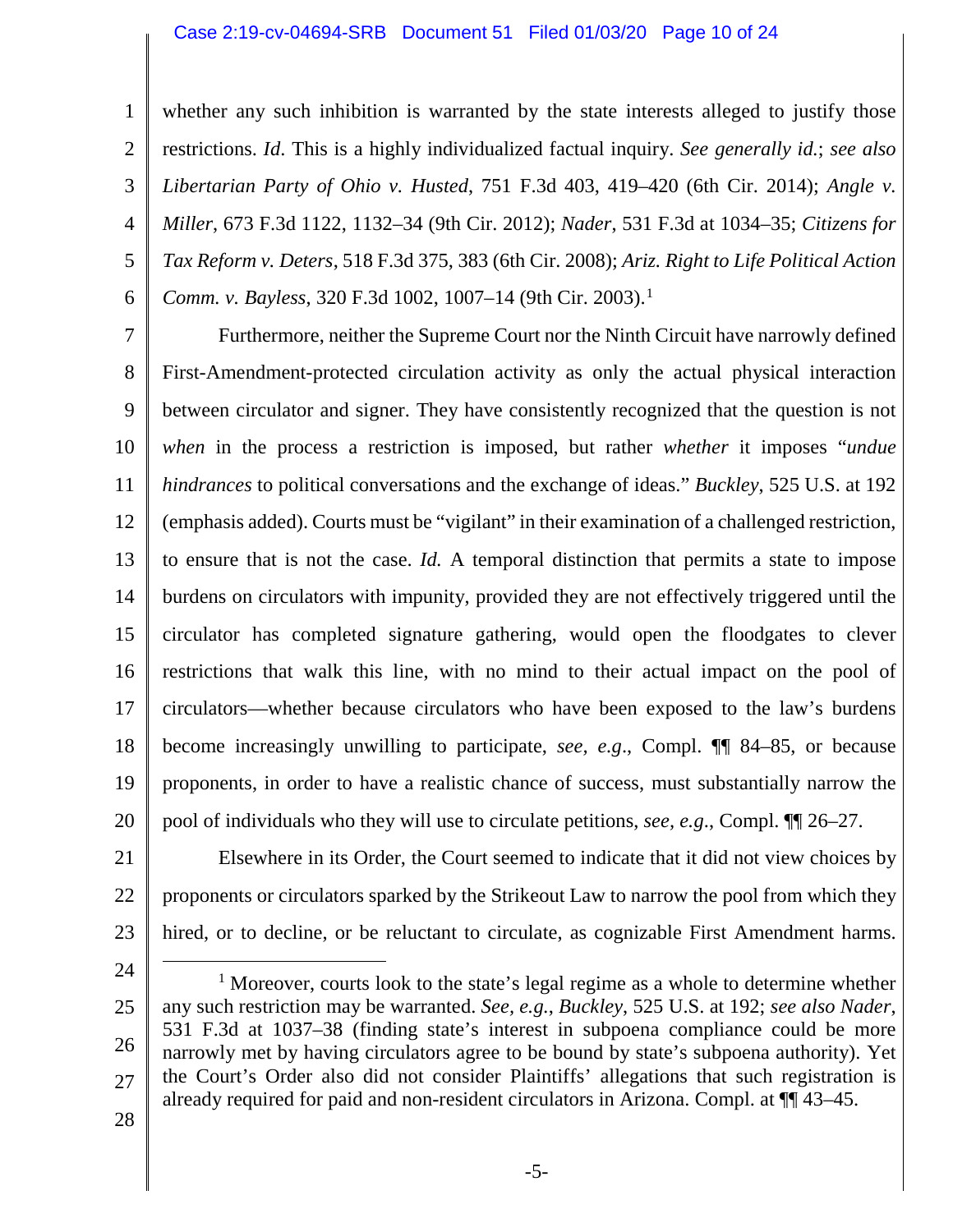1 2 3 4 5 6 7 Order at 6 n.8 (disregarding Plaintiff Miracle's decision to decline a circulation job for a nomination petition because of her misapprehension about the reach of the Strikeout Law)<sup>[2](#page-10-6)</sup>; *id.* at 15-16 (stating allegation that Plaintiffs NextGen and Arizonans for Fair Lending's choice between "whether to refrain from core political activity altogether or amass and divert significant resources" did "not constitute evidence of harm"). To the extent this application of the law colored the Court's view of Plaintiffs' claim that the Strikeout Law violated the First Amendment by narrowing the pool of circulators, it was manifest error.

<span id="page-10-4"></span><span id="page-10-3"></span><span id="page-10-2"></span>8 9 10 11 12 13 14 15 16 17 18 19 20 It is well established that chilled speech and self-censorship establish cognizable harm. *See Riley v. Nat'l Fed'n of the Blind of N.C., Inc.*, 487 U.S. 781, 794 (1988); *Va. v. Am. Booksellers Ass'n*, *Inc*., 484 U.S. 383, 393 (1988); *San Diego Cty. Gun Rights Comm. v. Reno*, 98 F.3d 1121, 1129 (9th Cir. 1996). The same is true of laws that make people more reluctant to engage in protected First Amendment activity, even if it is not prohibited outright (or there are *no* circumstances under which they would engage in such activity). *See, e.g*., *Meyer*, 486 U.S. at 422-23 (striking down law banning paid circulators because it reduced overall pool of circulators, even though a circulators could still choose to work for free); *Buckley*, 525 U.S. at 192, 198 (striking down law requiring circulators to wear ID badges and have name and pay disclosed, even though they could still choose to work if they wore ID or did not object to their name and pay being disclosed, and relying on sponsor's assertion that restrictions limited number of people who would circulate); *Ariz. Right to Life Political Action Comm.*, 320 F.3d at 1006 (holding organization suffered First

21

<span id="page-10-1"></span>-6-

<span id="page-10-6"></span><span id="page-10-5"></span><span id="page-10-0"></span><sup>22</sup> 23 24 25 26 27 28 <sup>2</sup> Plaintiff Miracle's decision to decline another petition-circulating job chilled even her protected First Amendment-protected activity because the signatures she would have collected for that candidate could not have been invalidated through the Strikeout Law's operation (which applies to only initiatives). The Order was incorrect to dismiss this fact as irrelevant to its First Amendment inquiry. As the Ninth Circuit recognized in *Sanders County Republican Central Committee v. Bullock*, the fact that a law may cause people to decline to engage in communications that are not actually within the law's reach is itself proof that the law "has thus had a 'chilling effect' radiating from the disfavored speaker to untargeted individuals and plainly protected speech." 698 F.3d 741, 748 (9th Cir. 2012); *see also Animal Legal Def. Fund v. Wasden*, 878 F.3d 1184, 1196–98 (9th Cir. 2018); *Wolfson v. Brammer*, 616 F.3d 1045, 1058-59 (9th Cir. 2010).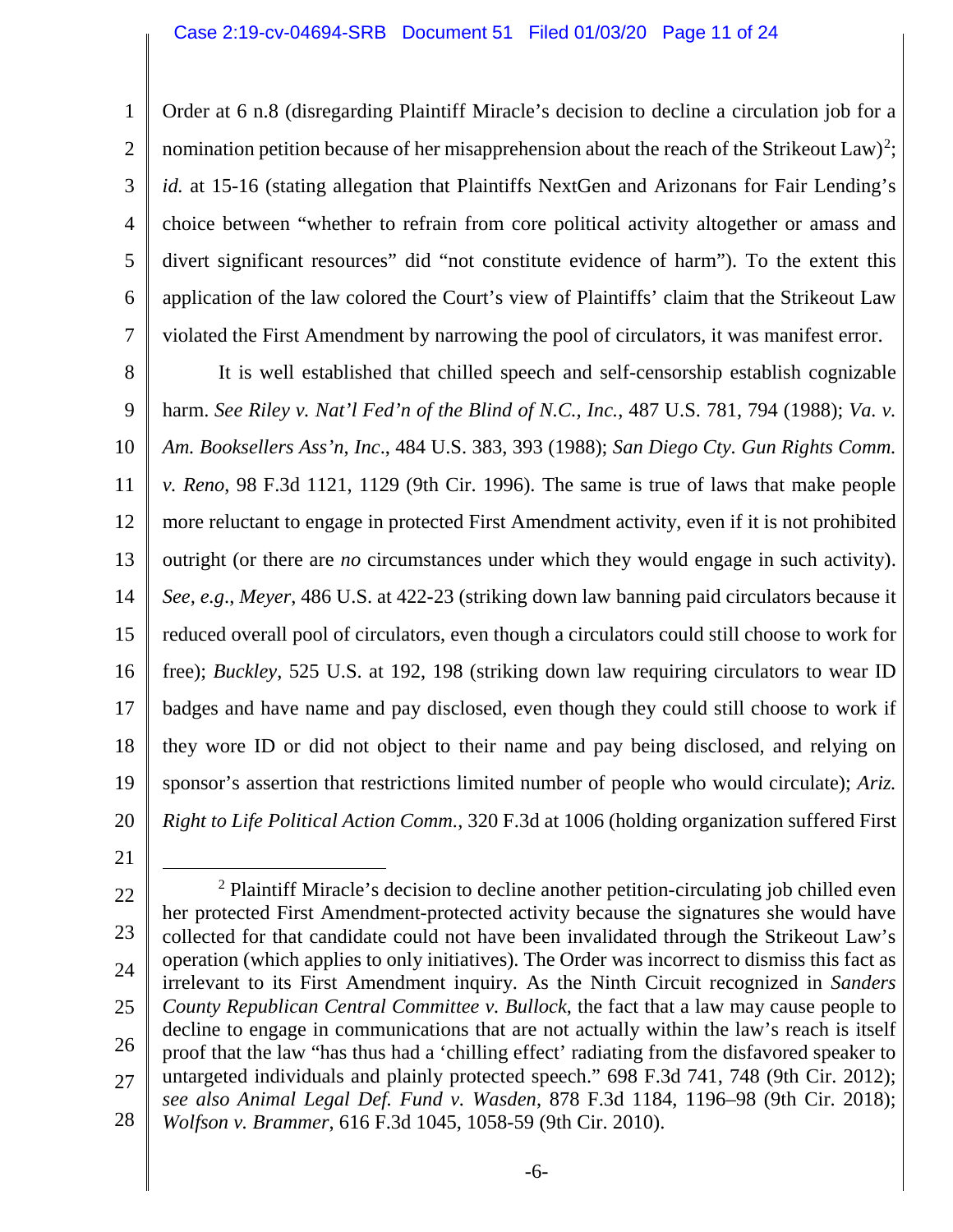2 3 4 Amendment injury when it "was forced to modify its speech and behavior to comply with the statute" at issue); *Italian Colors Rest. v. Becerra*, 878 F.3d 1165, 1174 (9th Cir. 2018) (holding businesses experienced "actual injury" when they "modified their speech and behavior based on" anticipation of law's enforcement).

5 6 7 8 9 10 11 12 13 14 In each instance, courts recognized that the First Amendment is violated when the reality of a restriction is it imposes unjustifiable "choices" upon speakers in the exercise of their core political speech rights. And those choices need not be harrowing. To take just a few examples from *Buckley*, the requirement that a circulator wear ID, *see* 525 U.S. at 198– 200, or acquiesce to the publication of his name and pay after signature gathering is over, *id*. at 201–204, is far less burdensome than the Strikeout Law's requirement that he be able to travel hundreds or thousands of miles to physically appear (with no requirement that any testimony be actually sought from him) at the whims of a challenger at some unknown date in the future, or else have all of the signatures that he gathered "deemed invalid." A.R.S § 19-118(E); *see also, e.g*., Compl. ¶¶ 20–21, 84.

15 16 17 18 19 20 21 Against this backdrop, the Complaint's extensive factual allegations as to why and how the circulator pool is reduced by the Strikeout Law more than adequately allege a First Amendment claim. *See, e.g*., Compl. at ¶¶ 20-21, ¶¶ 84-85 (asserting "many circulators are . . . unwilling or unable to" circulate because of Strikeout Law); ¶ 86 (alleging proponents are reluctant to hire circulators from outside Phoenix, even though geographic distribution is important to a successful campaign, because of Strikeout Law); ¶¶ 26-27 (alleging Plaintiffs had and anticipate continued difficulty securing circulators and signatures).

<span id="page-11-0"></span>22

<span id="page-11-1"></span>1

23

# **B. Plaintiffs alleged sufficient facts to support a claim that the Strikeout Law imposes a substantial burden to ballot access.**

24 25 26 27 28 The Court's decision to dismiss Plaintiffs' First Amendment claim to the extent it relies on the theory that the Strikeout Law imposes a substantial burden to ballot access was also manifest error and should be reconsidered for several reasons. Here, the Court begins its discussion by agreeing with Plaintiffs that "ballot-access measures like the Strikeout Law can restrict political speech" by making it more difficult to access the ballot. Order at 7.

<span id="page-11-2"></span>-7-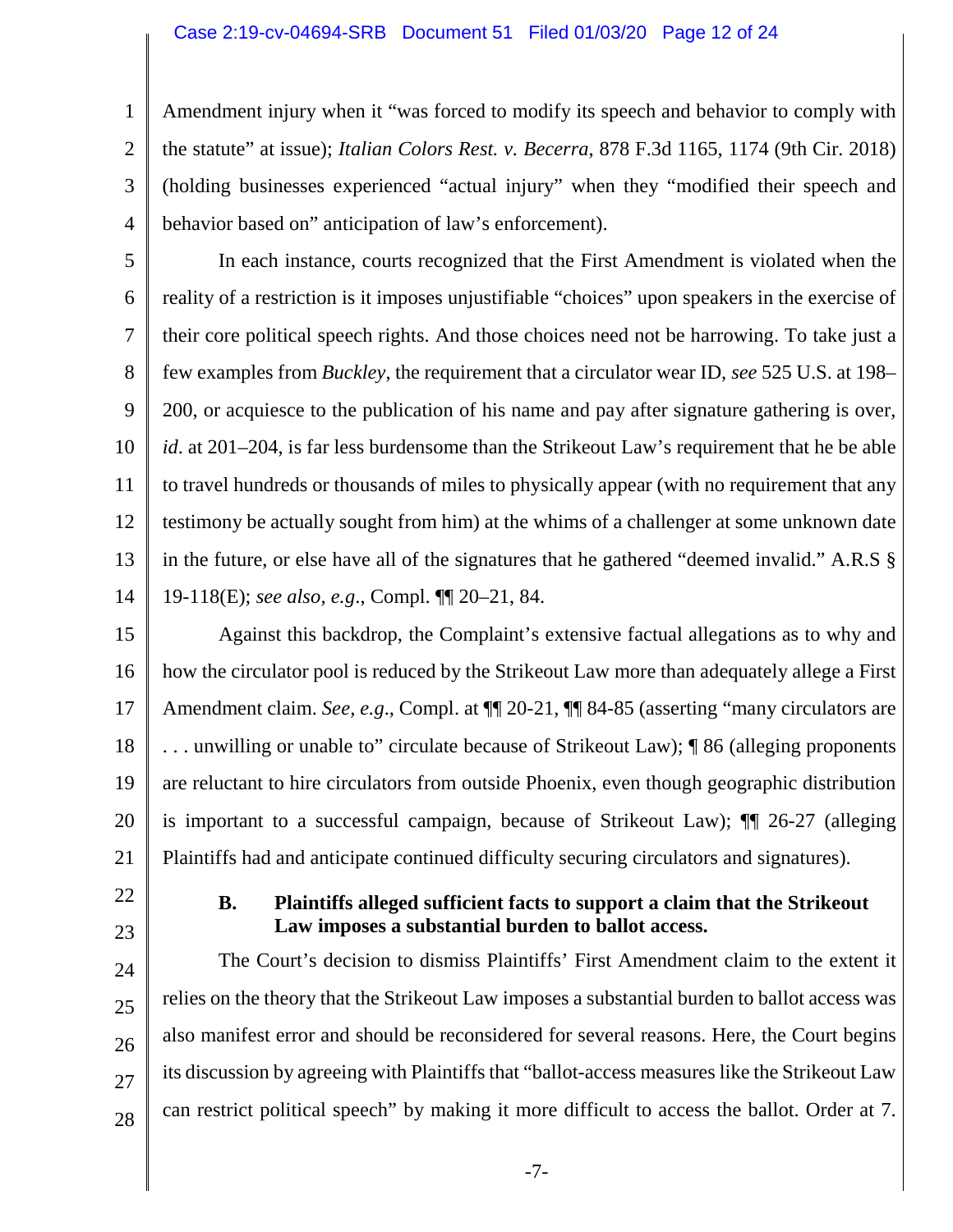## <span id="page-12-1"></span><span id="page-12-0"></span>Case 2:19-cv-04694-SRB Document 51 Filed 01/03/20 Page 13 of 24

1 2 3 4 5 6 7 8 9 10 11 12 Indeed, the case law demands such a conclusion. *See, e.g.*, *Angle*, 673 F.3d at 1133 (noting Ninth Circuit "assume[s] that ballot access restrictions place a severe burden on core political speech, and trigger strict scrutiny, when they significantly inhibit the ability of initiative proponents to place initiatives on the ballot"); *see also Meyer*, 486 U.S. at 423 (1988) (finding statute that made it less likely that initiative would appear on the ballot violated First Amendment); *cf*. *ACLU v. Lomax*, 471 F.3d 1010, 1015 (9th Cir. 2006) (finding failure of an initiative to qualify for ballot constituted "real or immediate threat of an irreparable injury"). The Court also agreed that none of the cases that the Secretary relied upon to argue that the threat of signature disqualification cannot violate the First Amendment were "particularly apt." Order at 7. Nevertheless, the Order concludes: "at this juncture, Plaintiffs have simply failed to show facts or circumstances demonstrating such a restrictive effect." *Id*. On that basis, it dismissed Plaintiffs' claim.

<span id="page-12-2"></span>13 14 15 16 17 18 19 20 21 22 23 As a threshold matter, in reaching this conclusion, the Order appears to impermissibly weigh the evidence submitted in support of the PI Motion to determine whether Plaintiffs adequately stated a claim on this theory in their Complaint. Such an approach is not appropriate on a Rule  $12(b)(6)$  motion, where courts must accept the facts pleaded in the Complaint as true and may not rely upon allegations or facts outside the complaint or weigh the evidence. *See*, *e.g.*, *Bell Atl. Corp. v. Twombly*, 550 U.S. 544, 563 n.8 (2007); *United States v. Corinthian Colleges*, 655 F.3d 984, 991 (9th Cir. 2011) (quoting *Schneider v. Cal. Dep't of Corrs.*, 151 F.3d 1194, 1197 n.1 (9th Cir. 1998)); *see also In re Tracht Gut, LLC*, 836 F.3d 1146, 1150 (9th Cir. 2016). The Order begins by acknowledging this, *see* Order at 2-3, but then appears to veer from this standard, performing an analysis more suited to evaluating the case on the merits.<sup>[3](#page-12-5)</sup>

28

<span id="page-12-5"></span><span id="page-12-4"></span><span id="page-12-3"></span><sup>24</sup> 25 26 27 <sup>3</sup> This is not an isolated incident. The portion of the Order that pertains to the MTD references the Complaint's allegations only three times. Otherwise it conducts its analysis by almost exclusive reference to the PI Motion, and the evidence marshalled in support. And the Order does not just reference the evidence submitted in support of the PI Motion (itself inappropriate), it appears to weigh it and, finding it wanting, improperly grant the MTD. *See, e.g*., Order at 6 (finding "*insufficient evidence of* a 'chilling' effect" to dismiss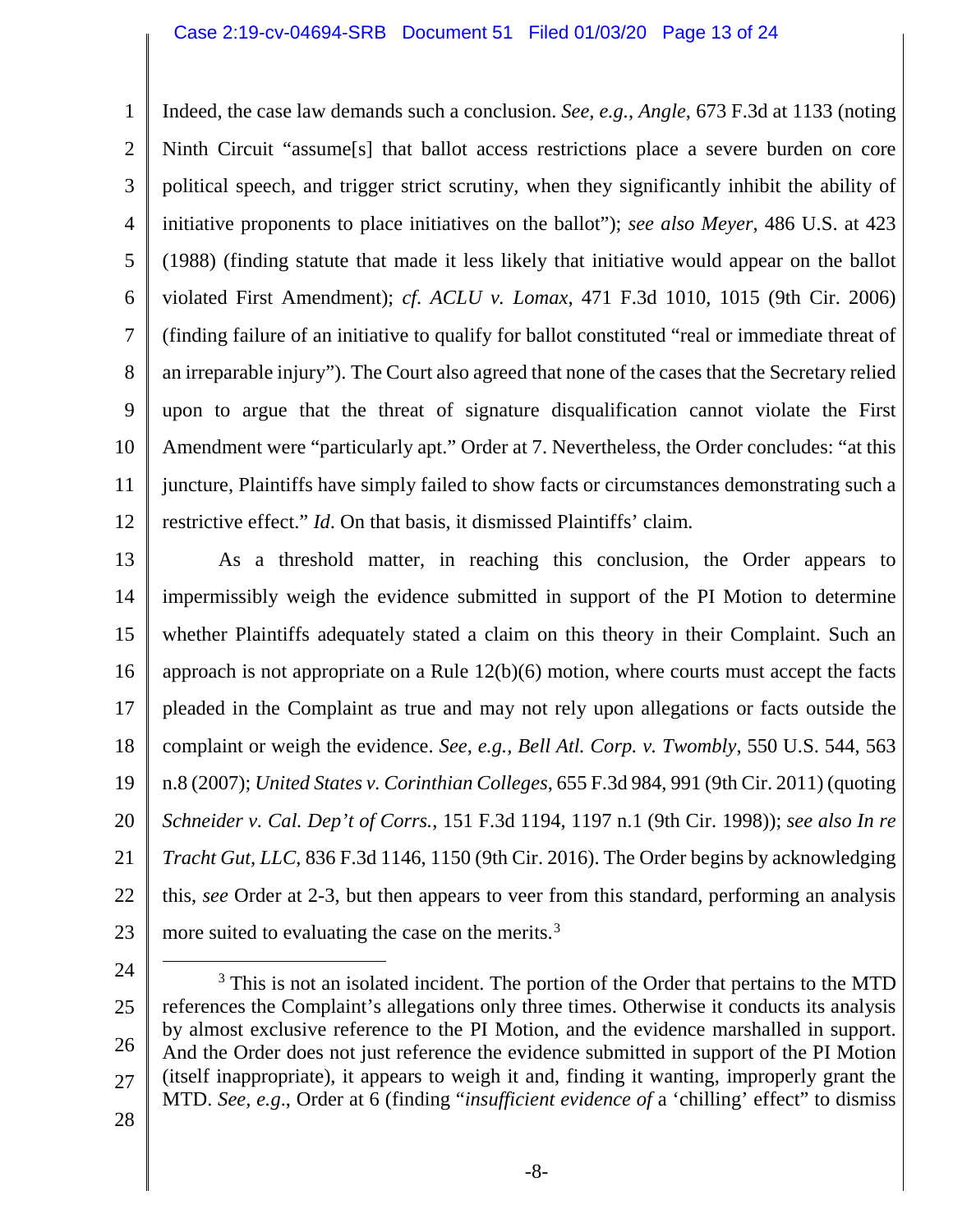## Case 2:19-cv-04694-SRB Document 51 Filed 01/03/20 Page 14 of 24

1 2 3 4 5 6 7 8 9 This is particularly apparent in the discussion of Plaintiffs' claim that the Strikeout Law violates the First Amendment because it significantly burdens signature gathering efforts. *See id*. at 7-8. Indeed, the Order's conclusion that "Plaintiffs have simply failed to show facts or circumstances demonstrating such a restrictive effect" cites the PI Reply Brief, not the Complaint at all. *Id*. at 7. And its entire discussion of its reasoning for dismissing the claim refers only once to the Complaint, and then to no more than a single paragraph. In doing so, it ignores multiple other factual allegations pled by Plaintiffs in support of their claim that the Strikeout Law makes it substantially more difficult to gather the number of signatures required to obtain ballot access.

10 11 12 13 14 15 16 17 18 19 20 21 22 23 To wit, the Order considers *only* certain facts about Plaintiff Rose Smallcanyon's experience. It then rejects them as insufficient, concluding "[i]t requires several leaps of faith to say that if" a circulator who gathered as few signatures as the 43 that Smallcanyon gathered "was unable to comply with a subpoena, the invalidation of that relatively small number of signatures would precipitate a measure's failure to make the ballot, which would then chill statewide conversation concerning that measure." Order at 8. But the Complaint also contains allegations about Plaintiff Jessica Miracle, whose 2,604 signatures were invalidated by the Strikeout Law when she was unable to appear in person to respond to a subpoena because her children were sick. Compl. ¶ 20. The Court does not appear to have considered those allegations in concluding that Plaintiffs could not proceed with this claim. The Order also does not discuss the Complaint's allegations about Plaintiff NextGen's experience, where 1,180 circulators were subpoenaed and the initiative only survived because of NextGen's extraordinary efforts in ensuring the presence of 913 of them. *Id.* ¶¶ 26; 59-68. Among other things, the Order does not appear to have considered

<sup>24</sup> 25 26 27 28  $\overline{a}$ claim) (emphasis added). Because the Secretary largely addressed the PI Motion's arguments in her MTD instead of her response to the PI Motion, there was substantial overlap in the legal arguments across the motions. *See* Def.'s Opp. to PI Mot. at 2 (incorporating by reference the Secretary's MTD), Doc. 17; Pls.' Reply in Supp. of PI Mot. at 1 (noting the Secretary confines her merits arguments to the MTD), Doc. 23. But in doing so, the Secretary could not alter the standard by which the Court was required to evaluate the MTD.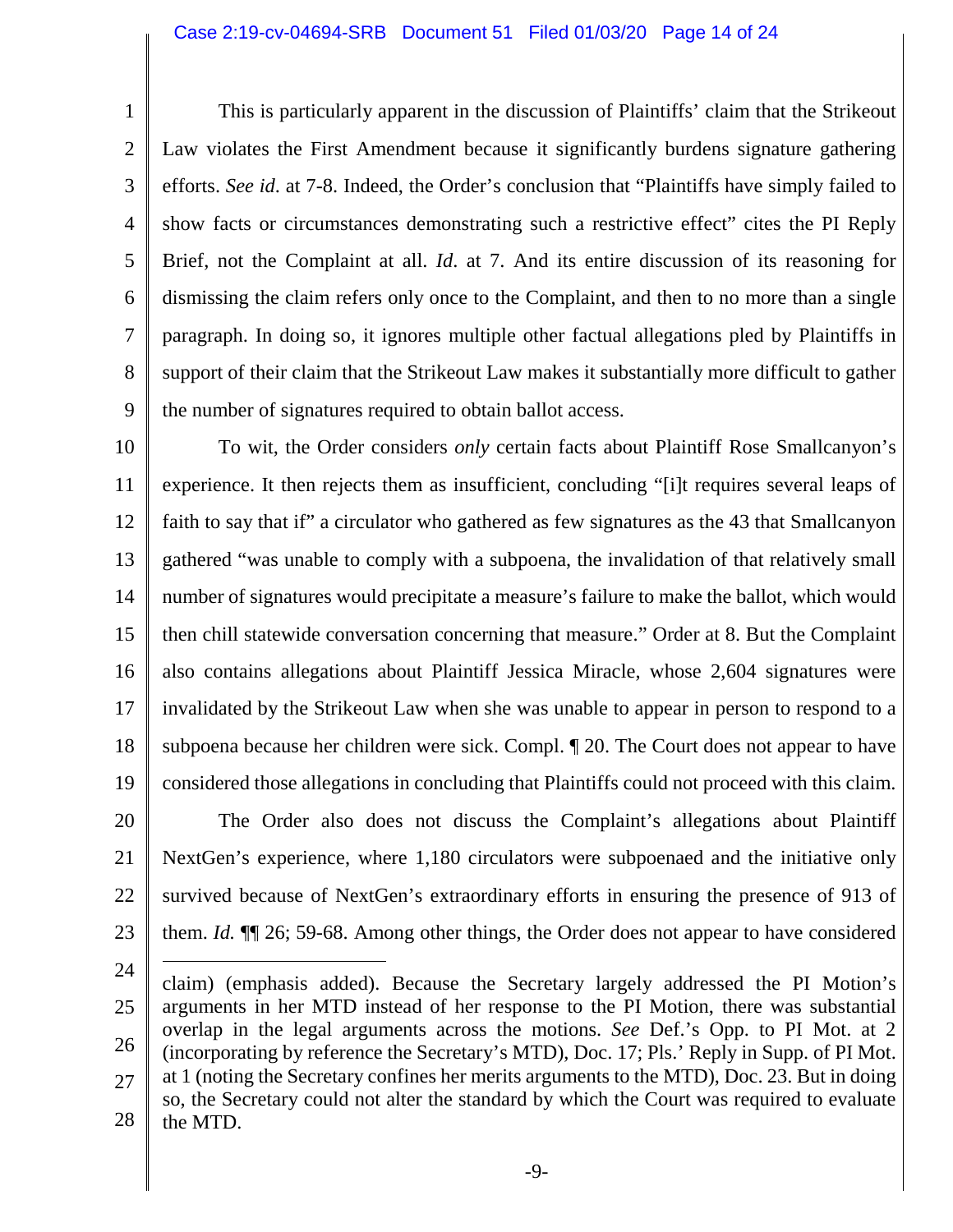### Case 2:19-cv-04694-SRB Document 51 Filed 01/03/20 Page 15 of 24

1 2 3 4 5 6 the assertion that, in that instance, "[a]pproximately 300 circulators had their signatures stricken when they did not appear on the first day of trial" and "[a] further forty-six circulators who initially appeared at trial had their signatures stricken after they failed to return during a subsequent check-in." *Id*. ¶ 66. It does not require any leaps to conclude that, under such circumstances, the Strikeout Law could very well sound an initiative's death knell and keep it from obtaining ballot access.

7 8 9 10 11 12 13 The Order also does not discuss the allegations related to the experience of the Outlaw Dirty Money initiative in 2018, which *was* stricken from the ballot when a paltry 15 circulators who were subpoenaed failed to appear because of service issues and the Strikeout Law deemed all 8,824 signatures they gathered invalid. *Id*. ¶¶ 69-70, 74. Nor does the Order discuss the experience of Arizonans for Fair Wage and Healthy Families, another measure that was knocked below the signature threshold because of the Strikeout Law. *Id*. ¶¶ 75-78.

14 15 16 17 18 19 20 21 22 23 24 25 26 27 28 The Order also failed to consider the other ways in which the Complaint alleges that the Strikeout Law makes it substantially more difficult for initiative proponents to qualify for the ballot. Plaintiffs allege that the Law caused the proponents of the Arizonans for Fair Wage and Healthy Families initiative to suspend campaign operations for a month, divert resources, reduce fundraising activities, and turn away volunteers, all making it more difficult to qualify initiatives for the ballot. *See, e.g*., Compl. ¶ 75. NextGen and Arizonans for Fair Lending make similar allegations. *See, e.g.*, *id*. ¶ 26 (noting NextGen "anticipates that it will face a restricted pool of circulators because it must ensure that circulators are willing and able to comply with a subpoena"); *id.* ¶ 27 (alleging Arizonans for Fair Lending will be required to budget and divert additional resources to adequately defend against Strikeout Law in 2020); *id.* ¶ 87 (asserting Strikeout Law "significantly reduces the chances that an initiative can obtain the number of signatures necessary to achieve ballot access"); *id.* ¶ 88 (asserting Plaintiffs must "gather additional signatures, well in excess of the minimum constitutional threshold, to ensure that any signatures lost as a result of the Strikeout Law are not outcome-determinative"; if not for Strikeout Law, "initiative efforts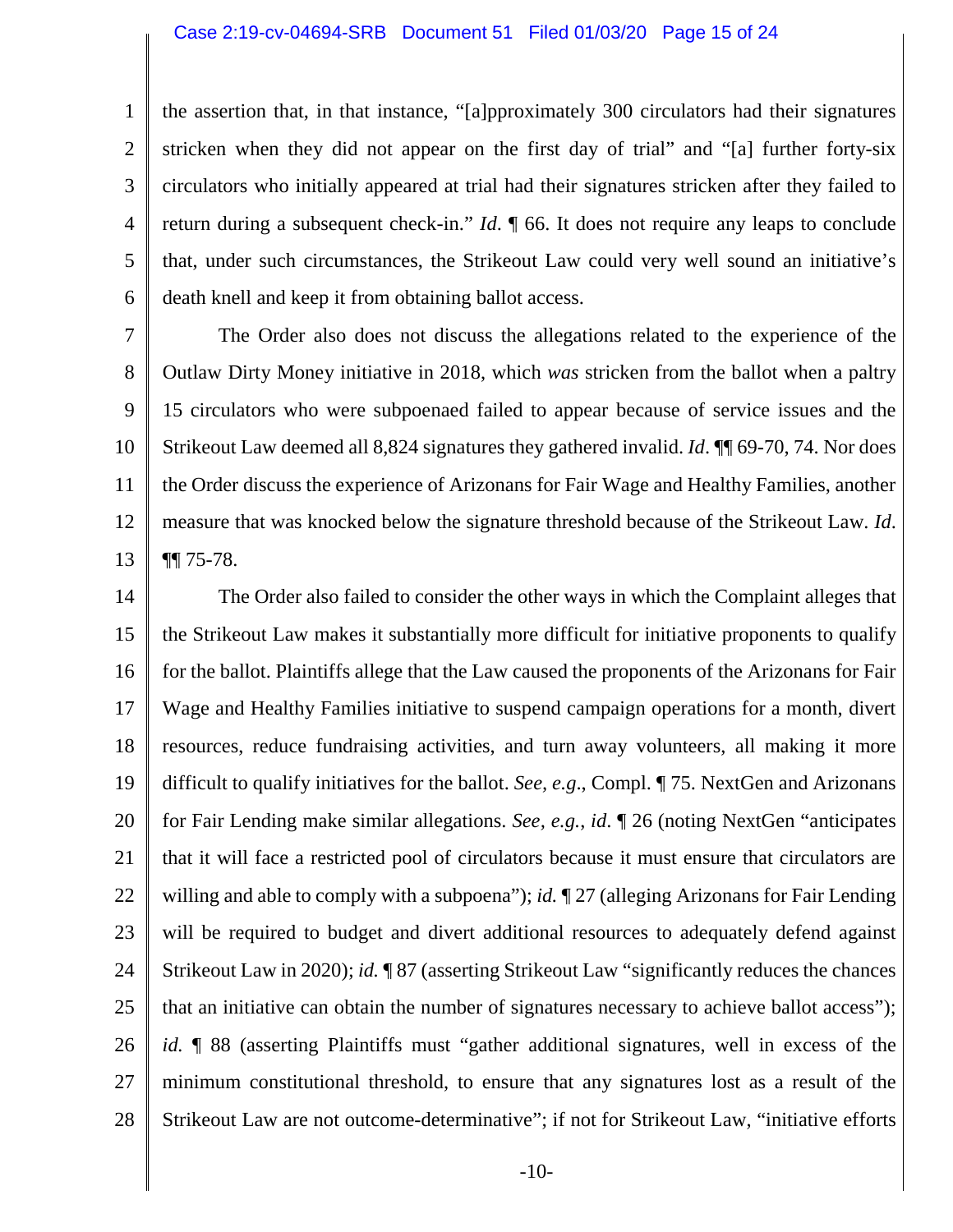1

could gather far fewer signatures and still well exceed the constitutional minimum").

2 3 4 5 6 7 8 9 10 11 It was improper for the Court to disregard this significant quantum of factual allegations, to assume at the motion to dismiss stage that "the plaintiff[s] will fail to find evidentiary support for [their] allegations," or to conclude that the evidence cited in Plaintiffs' PI Motion comprised the universe of all available evidence to prove Plaintiffs' claims, and finding it unpersuasive, to dismiss the claim outright. Having stated a claim for relief, Plaintiffs are entitled to present evidence to support their claims before a factfinder at the appropriate stage of litigation, notwithstanding the Court's views on the strength of the declarations submitted thus far in this preliminary stage of the case. Plaintiffs' allegations are more than sufficient to state a claim under each of the First Amendment theories asserted in the Complaint.

<span id="page-15-0"></span>12

13

**C. The Court's dismissal of Plaintiffs' Equal Protection claim (Count III), which is evaluated under** *Anderson-Burdick***, cannot be squared with binding precedent in** *Soltysik v. Padilla***.**

14 15 16 17 18 19 20 21 22 By prematurely dismissing Plaintiffs' Equal Protection claim alleged in Count III of the Complaint, which is analyzed under the *Anderson-Burdick* balancing test, the Order committed similar errors of law that the Ninth Circuit found reversible in *Soltysik*, 910 F.3d at 444. Specifically, the Court failed to conduct the "context-specific analysis" that the test requires, instead outsourcing its analysis to an inapposite decision by the Arizona Supreme Court. *Id.* Further, the Order resolved factual issues crucial to the proper application of the *Anderson-Burdick* test, again by looking to the decision of the Arizona Supreme Court, and without the benefit of a fully developed evidentiary record *in this case*—the precise error that the *Soltysik* court rejected.

23

24 25 26 27 28 In *Soltysik*, the plaintiffs alleged that a California ballot access law violated the First and Fourteenth Amendments by requiring certain minor-party candidates to list their party preference on the ballot as "none." *Id.* The district court properly articulated the *Anderson-Burdick* test as requiring it to weigh the burden on plaintiffs' articulated First Amendment rights against "'the precise interests put forward by the State as justifications for the burden imposed by its rule,' taking into consideration 'the extent to which those interests make it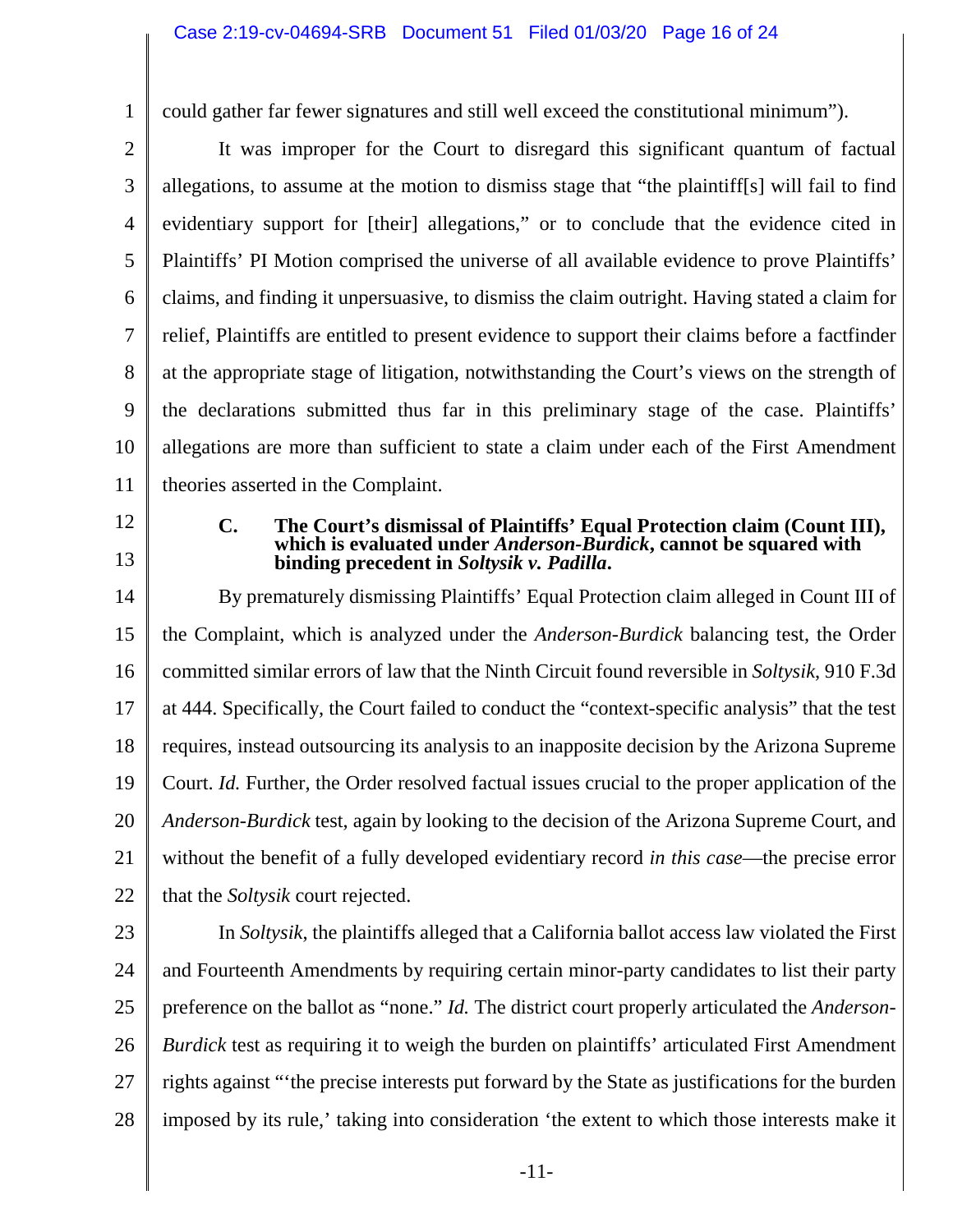<span id="page-16-0"></span>1 2 3 4 5 necessary to burden the plaintiff's rights.'" *Burdick v. Takushi*, 504 U.S. 428, 445–46 (1992) (*quoting Anderson v. Celebrezze*, 460 U.S. 780, 788 (1983)). It then reviewed the allegations in the complaint and dismissed the claim with prejudice, concluding—as a matter of law—that the burdens were not severe and that California's purported interests justified the law.

6 7 8 9 10 11 12 13 14 15 16 17 18 The Ninth Circuit reversed. In doing so, it emphasized that ultimate application of *Anderson-Burdick* "rests on the specific facts of a particular election system, not on strained analogies to past cases, as analogy and rhetoric are no substitute for evidence." *Id.* at 444 (citing *Ariz. Green Party v. Reagan*, 838 F.3d 983, 990 (9th Cir. 2016)). Accordingly, the Ninth Circuit found that the district court's conclusion that the alleged burdens were not "severe" and thus California's interests outweighed them were "premature" until "both sides ha[d] developed their evidence." *Soltysik*, 910 F.3d at 450. Without "evidence showing the true extent of the burden" or "the weightiness of California's interests in imposing that burden," the court found itself "in the position of Lady Justice: blindfolded and stuck holding empty scales." *Id.* at 444 (citing *Ariz. Libertarian Party v. Reagan*, 798 F.3d 723, 736 (9th Cir. 2015)). Here, the dismissal of Plaintiffs' *Anderson-Burdick* claim echoes the errors detailed in *Soltysik*: like the district court there, the Court skipped its own context-specific inquiry and prematurely weighed facts without an evidentiary record.

19 20 21 22 23 24 25 26 27 In fact, the Order's analysis of Plaintiffs' Equal Protection claim is even more problematic than the district court's approach in *Soltysik*. Although the district court in *Soltysik* attempted to conduct the balancing test using allegations in the plaintiffs' complaint, here the Order disregards the Complaint altogether and instead focuses on the Arizona Supreme Court's analysis in *Stanwitz v. Reagan*, 245 Ariz. 344, 348, 429 P.3d 1138, 1142 (2018), as amended (Nov. 27, 2018). Specifically, the Order holds that because the *Stanwitz* court "has already held that the Strikeout Law does not hinder or restrict the initiative process" under Article IV of the Arizona State Constitution, "the Strikeout Law does not severely burden Plaintiffs' fundamental right to vote." Order at 12.

28

<span id="page-16-1"></span>This is a problematic conclusion for several reasons. First, as the Order notes,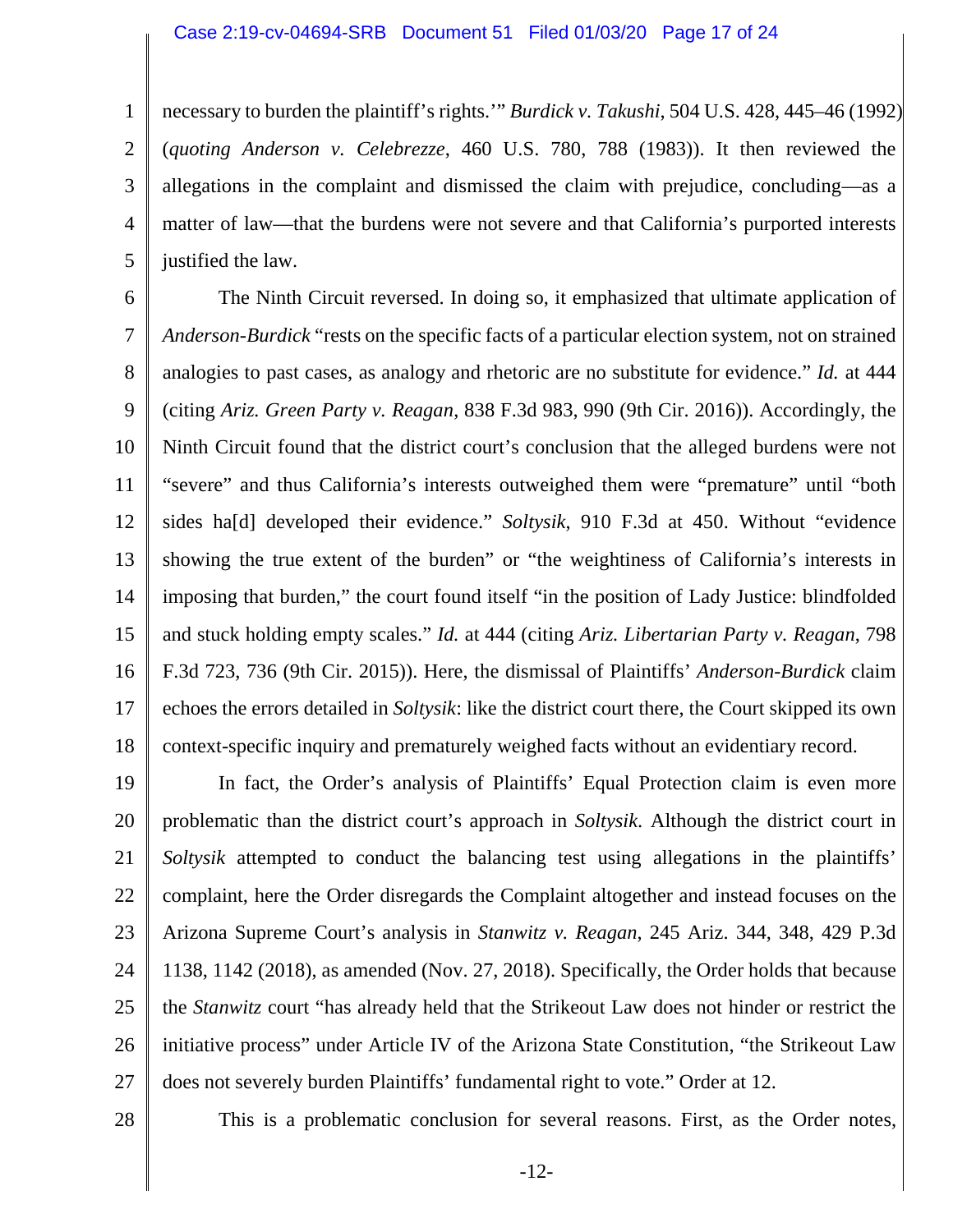<span id="page-17-3"></span><span id="page-17-1"></span>1 2 3 4 5 6 7 8 9 10 11 12 13 14 15 16 17 *Stanwitz* considered the question of whether the Strikeout Law violated "Article IV of the *Arizona State Constitution*. *Id*. It did not consider whether it might violate the federal Equal Protection Clause. These are not the same analyses: the federal question requires the Court to balance the burdens that the Law imposes on the Plaintiffs based on a hard look at the record before it against the specific justifications the state sets forth for the restriction. *Crawford v. Marion Cty. Election Bd.*, 553 U.S. 181, 190 (2008); *Soltysik*, 910 F.3d at 446. The Ninth Circuit has been clear that at no point does this become a rational basis analysis: even when the burden imposed by the law is miniscule, the Court must always consider whether the justification offered by the state operates for the purpose asserted (the so-called "means-fit") analysis. *Soltysik*, 910 F.3d at 446–47; *Arizona Green Party*, 838 F.3d 983; *Pub. Integrity All., Inc. v. City of Tucson*, 836 F.3d 1019, 1024 (9th Cir. 2016) (en banc). In contrast, the state court considered, under its own line of state constitutional precedent, whether the Law "unreasonably hinder[s] or restrict[s]," the initiative process, and whether it "reasonably supplements the constitutional purpose" by fostering the integrity of the process. *Stanwitz*, 245 Ariz. at 346. In other words, the state court was not required to (and did not) conduct the same balancing test that the federal court must, nor was it required to (and it did not) satisfy a means-fit requirement.

<span id="page-17-2"></span><span id="page-17-0"></span>18 19 20 21 22 23 24 25 26 27 28 The state court was also contending with an entirely different record and a different assertion of rights. For instance, the affected right at issue in *Stanwitz* was initiative proponents' state constitutional right to participate in the initiative process. Here, it is the right to vote of individual voters, whose otherwise valid signatures are being rejected under the Strikeout Law. Compl. ¶¶ 112–19. In *Stanwitz*, the evidentiary record only reflected a single trial in which fifteen circulators were subpoenaed—as the court emphasized, that was fewer than 0.6% of circulators for that petition. Here, the Complaint alleges that subpoenas are being indiscriminately issued *en masse* repeatedly and that the result has been a substantial burden on Plaintiffs' rights. *Id*. ¶¶ 57-78. In *Stanwitz*, on the basis of the record and arguments before it, the court reasoned that the Strikeout Law was reasonably related to Arizona's stated interests in "deterring fraud." But such a generalized interest in fraud is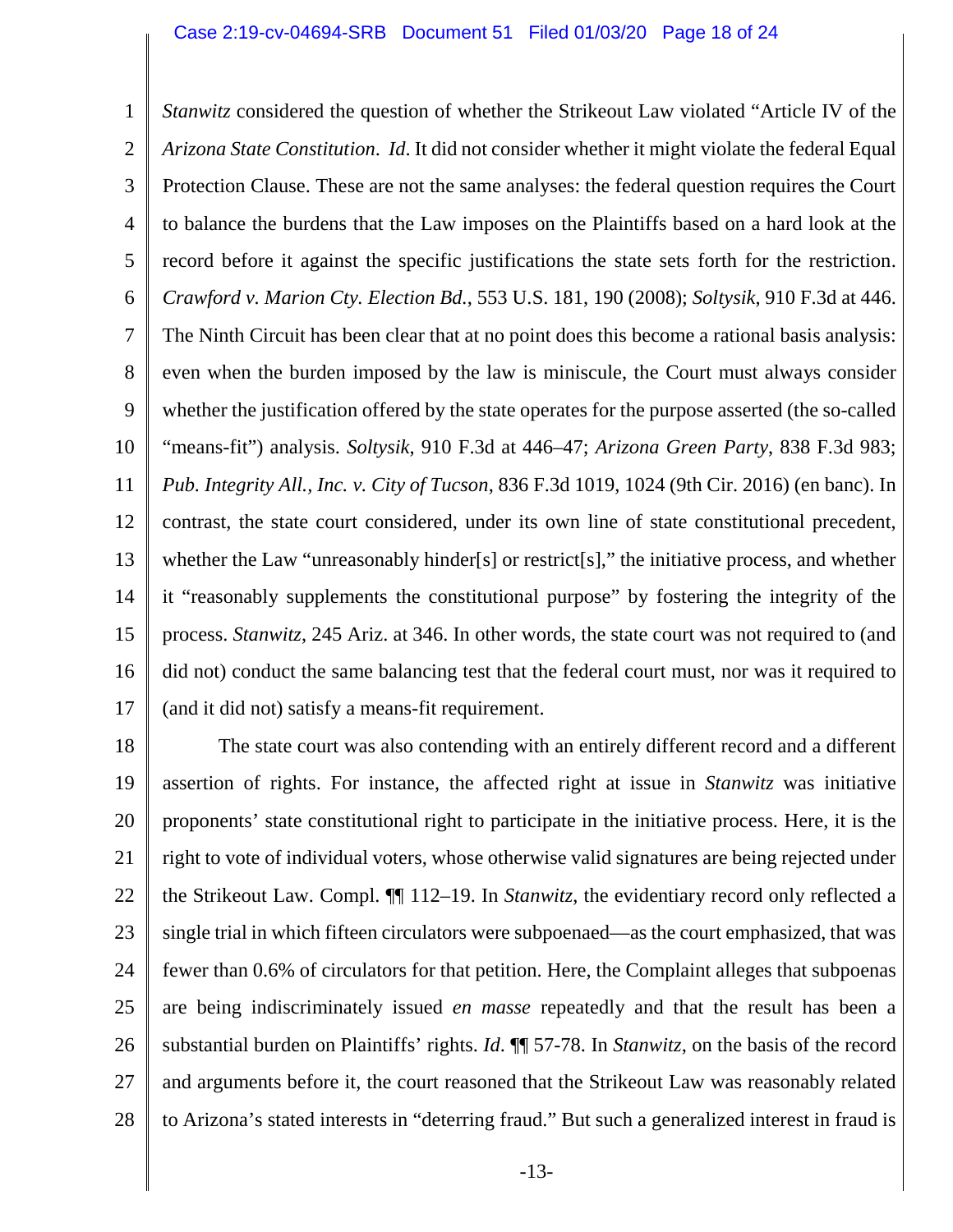### <span id="page-18-3"></span>Case 2:19-cv-04694-SRB Document 51 Filed 01/03/20 Page 19 of 24

1 2 3 4 5 not sufficient to sustain a law that burdens Plaintiffs' fundamental rights under *Anderson-Burdick* unless the state can show it somehow "fits" the purpose that it is purported to serve. *Soltysik*, 910 F.3d at 445; *Pub. Integrity All.*, 836 F.3d at 1024–25. Yet, the Secretary has failed entirely to explain why the Strikeout Law's severe penalty is a necessary supplement to the general subpoena power it already exercises over all registered circulators.

<span id="page-18-4"></span>6 7 8 9 10 11 12 13 14 15 16 For these reasons, the *Stanwitz* court's resolution of the state constitutional question before it should have had no bearing on this Court's determination of the merits in this case, let alone whether the allegations in Plaintiffs' Complaint, if taken as true, state a cognizable claim under the First and Fourteenth Amendments to the U.S. Constitution. Indeed, even the Secretary's counsel conceded that *Stanwitz* concerned the entirely different question of whether the statute violated the Arizona Constitution's right to initiative under Article IV, which is evaluated under a different legal standard. *See* Ex. 1, Oral Arg. Tr. 48:4-16 (counsel for Secretary conceding Arizona state court decisions were not binding because they focused on the state, rather than federal constitution, and "did not address federal First Amendment issues nor did they address the counterpart to the First Amendment in the Arizona constitution").

<span id="page-18-2"></span>17 18 19 20 21 22 23 24 25 26 27 28 These differences alone make the reliance on *Stanwitz* manifest error, but even if the cases were more similar, a raft of precedent establishes that federal courts may not avoid taking on the task of independently making the "hard judgments" that the *Anderson-Burdick*  test demands, *see, e.g*., *Crawford*, 553 U.S. at 190; *see also Burdick v. Takushi*, 937 F.2d 415, 418 (9th Cir. 1991), *aff'd*, 504 U.S. 428 (1992), in favor of relying on a decision by another court—including the highest court of a state. In fact, in *Meyer* itself, the Supreme Court struck down the very same statute that the Colorado Supreme Court had partially upheld. *Meyer*, 486 U.S. at 423 (citing *Urevich v. Woodard*, 667 P.2d 760, 763 (Colo. 1983)). Moreover, the U.S. Supreme Court has made clear that federal courts may not abdicate their duty to engage in independent fact finding and apply the law, even when the state courts have evaluated the *same law* under the *exact same federal* legal theory. Thus, in *Cooper v. Harris*, 137 S. Ct. 1455, 1467 (2017), the Supreme Court rejected North

<span id="page-18-1"></span><span id="page-18-0"></span>-14-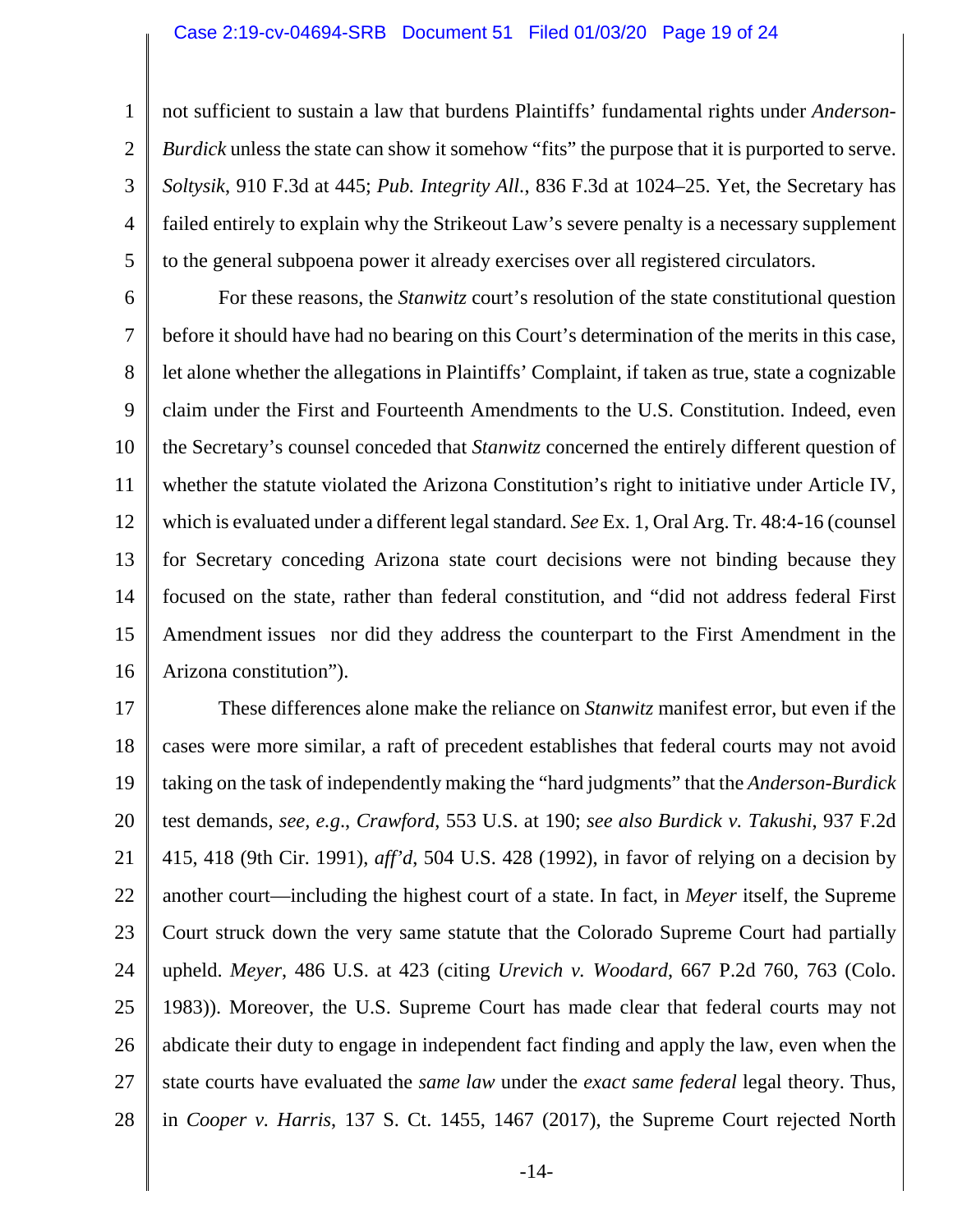1 2 3 4 5 6 Carolina's assertion that a previous state supreme court decision that upheld a challenged redistricting plan "should dictate (or at least influence) our disposition of this case," despite the state court's consideration of the exact same federal challenge another set of plaintiffs later raised in federal courts, and that a majority of the North Carolina state judges that looked at the question (including on the North Carolina Supreme Court) concluded (unlike the federal district court below) that the law did *not* violate the Constitution. *See id*. at 1467.

<span id="page-19-1"></span>7 8 9 10 11 12 13 14 15 16 17 18 19 20 These decisions reflect the foundational principles of our government and legal system: when Arizona joined the union in 1912, it voluntarily surrendered certain sovereign prerogatives, including its right to enact laws that run afoul of the U.S. Constitution. *See* U.S. Const., art. VI, cl. 2. (stating Constitution is the "supreme Law of the Land," the "Laws of any State to the Contrary notwithstanding"); *see also League of Women Voters v. Hargett*, No. 3:19-CV-00385, 2019 WL 4342972, at \*20 (M.D. Tenn. Sept. 12, 2019) (finding when a state "in its sovereignty, chose to bind itself to the Constitution," "it is no affront to that sovereignty to hold the state to its commitments"). And while a state need not give its people the power to enact direct legislation, if it does, it must abide by the U.S. Constitution when it regulates that power. *Idaho Coalition United for Bears v. Cenarrusa*, 342 F.3d 1073, 1077 (9th Cir. 2003) (citing *Bush v. Gore* 531 U.S. 98, 104–05 (2000)). Determining whether a state has upheld its commitment of fidelity to the Constitution is, and always has been, squarely within the province of the federal courts. *Marbury v. Madison*, 5 U.S. (1 Cranch) 137 (1803).

<span id="page-19-0"></span>21 22 23 24 25 26 27 28 Had the Court conducted the context-specific inquiry into the sufficiency of the allegations that *Soltysik* requires, *see* 910 F.3d at 444, it would have concluded that Plaintiffs state a cognizable *Anderson-Burdick* claim. The Complaint alleges that Plaintiffs Mary Katz, Mendon Dornbrook, and Lonnie Arrington (as well as thousands of other voters who supported petitions circulated by Arizonans for Fair Lending and NextGen) each had their otherwise valid signatures on initiative petitions rejected under the Strikeout Law. Compl. ¶ 115. None personally knew the circulator, knew in advance that their signature would be rejected, or had any opportunity to cure the rejection. *Id.* Under the Strikeout Law,

<span id="page-19-2"></span>-15-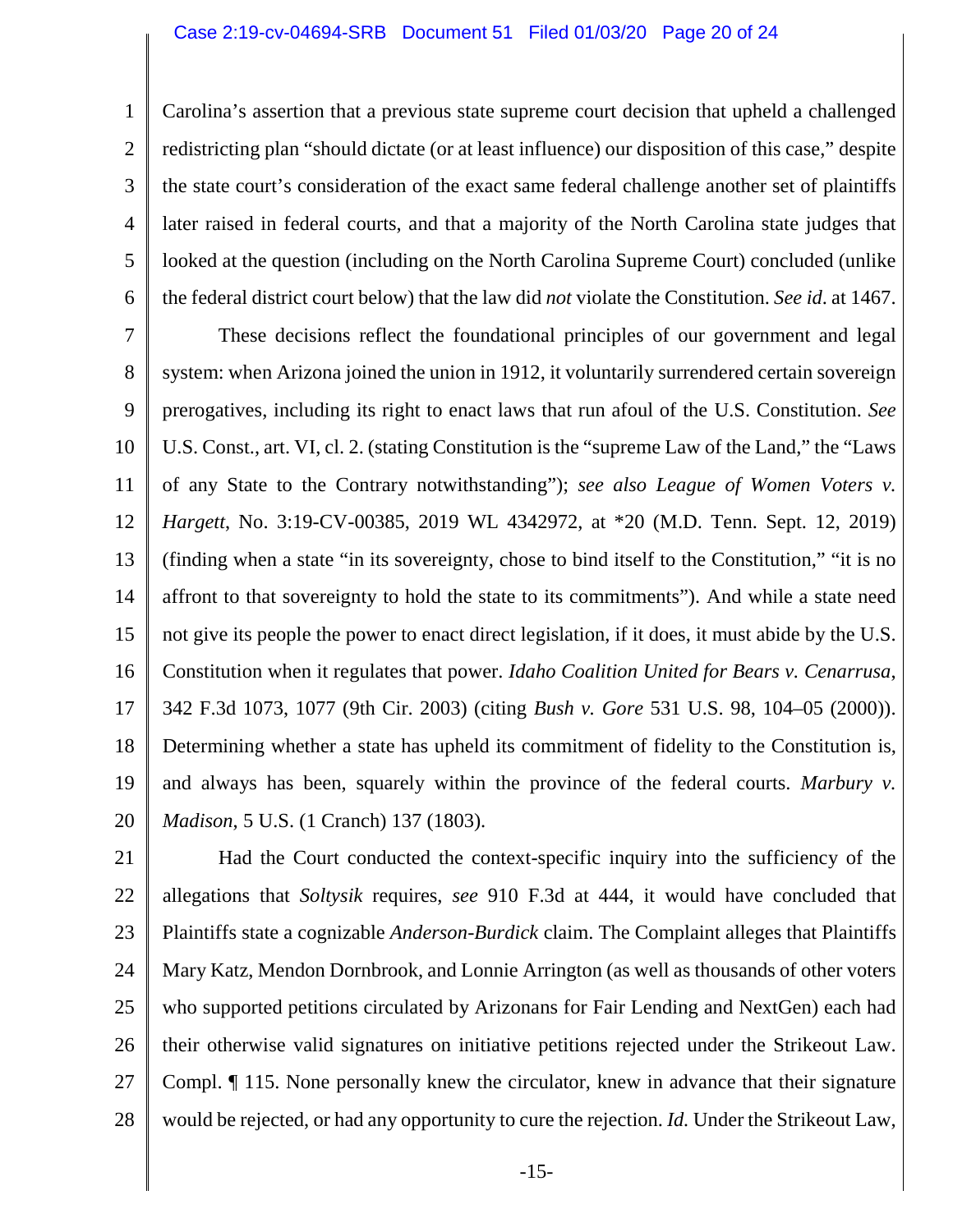1 2 3 4 5 6 7 the harm will reoccur in the upcoming cycle. Against these burdens, the State "can offer no countervailing interests," and "cannot show that the Strikeout Law actually serves those interests." *Id*. ¶ 117; *see also id.* ¶¶ 117-18 (detailing why State's interests are not sufficient to outweigh burdens). Taken as true, these allegations are sufficient to state a claim. Under *Soltysik*, the ultimate weight of both the burden and the state's interests are "fact-intensive" issues that cannot be resolved at the motion to dismiss stage and should proceed for further factual development.[4](#page-20-3)

<span id="page-20-0"></span>8 9

10

11

12

13

# <span id="page-20-1"></span>**D. The Court's dismissal of Plaintiffs' Equal Protection Claim (Count II), is contrary to binding precedent in** *OSU Student Alliance.*

Although the Court recognized that Plaintiffs have stated a cognizable claim that the Strikeout Law violates the First Amendment because it is a content-based restriction on speech, it simultaneously dismissed Plaintiffs' claim for differential treatment under the Equal Protection Clause—even though the Ninth Circuit has made clear that the two claims rise and fall together. Thus, the Court's characterization of Plaintiffs' Equal Protection

14

<span id="page-20-3"></span><span id="page-20-2"></span>15 16 17 18 19 20 21 22 23 24 25 26 27 28 4 To be clear, Plaintiffs maintain that the factual record developed in the PI proceedings also provides grounds for the Court to conclude that they are likely to succeed on the merits of their claims and to enjoin the Strikeout Law. And although the Order characterized Plaintiffs' desired injunction as "prevent[ing] state court judges from disqualifying signatures where they have found that paid and out-of-state initiative-petition circulators have failed to comply with subpoenas," Order at 18, that is not correct. Plaintiffs do *not* seek to restrain state court judges from exercising their sound judicial discretion in pre-election initiative challenges, including to strike signatures where they deem it warranted. The *opposite* is true; it is Plaintiffs' position that state court judges are more than capable of determining whether it is appropriate to invalidate a circulator's signatures in the face of non-appearance, based on the facts and context specific to the circumstances before them—particularly if there is objective indicia of possible fraud. Plaintiffs' objection is that the Strikeout Law removes discretion and mandates a selective (and severe) penalty requiring that all such signatures be "deemed invalid," A.R.S § 19-118(E)—regardless of whether it is merited under the circumstances. That penalty penalizes not only initiative sponsors and circulators, but the voters who, through absolutely no fault of their own, have their support for a measure invalidated, even if there is no legitimate evidentiary basis for doing so. The proposed injunction would thus restore to the Arizona courts the discretion they have when evaluating challenges to signatures collected by all circulators in the nomination petition context, and even in-state volunteer circulators of initiative petitions. At no point has the Secretary argued, much less proffered any evidence, that those inherent judicial powers are in any way insufficient to serve its legitimate state interests.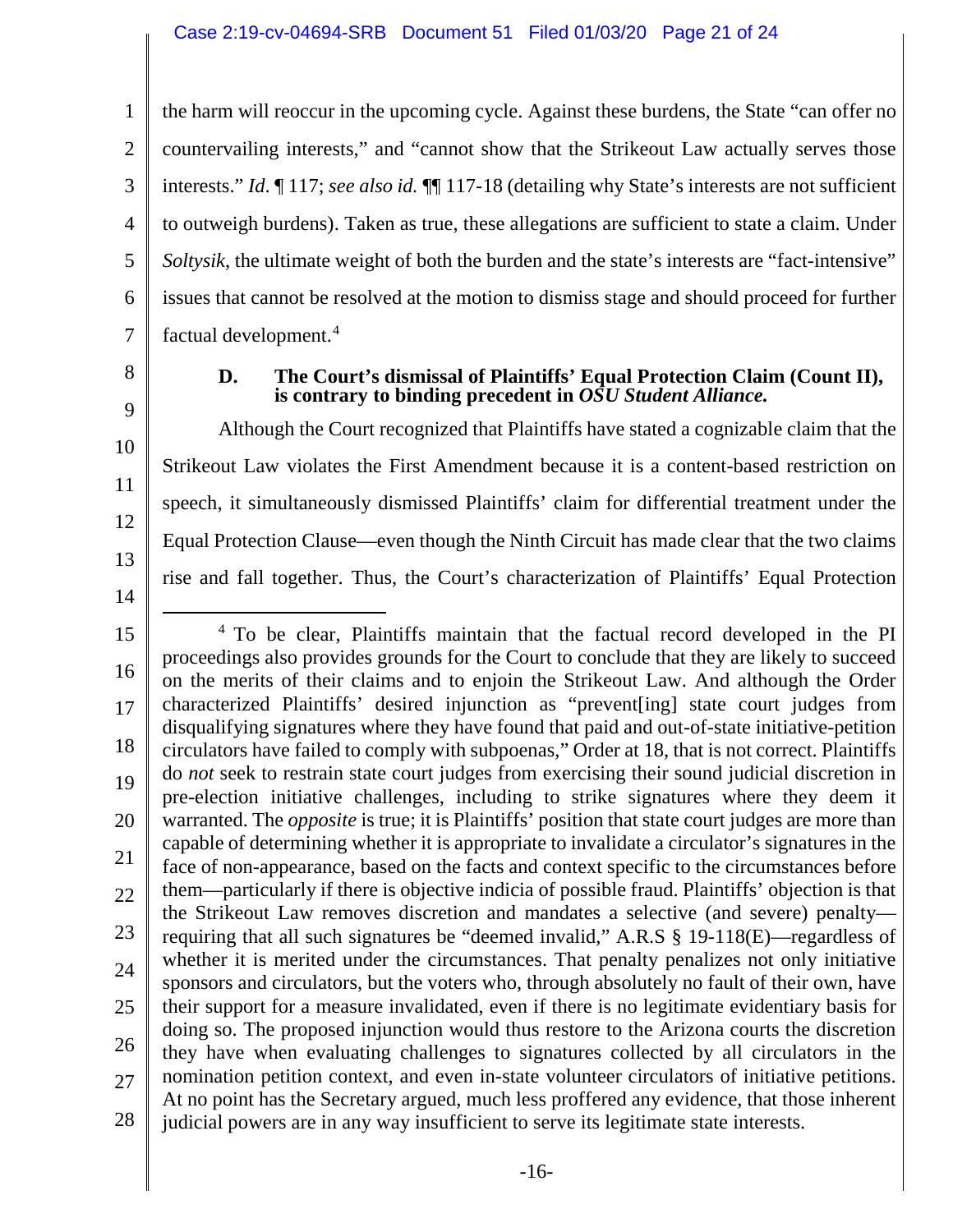1 2 3 claim as a "half-hearted attempt" to "transfer their First Amendment 'content-based restriction' argument to the equal protection context," Order at 12, is a quibble that properly lies not with Plaintiffs but the Ninth Circuit.

<span id="page-21-1"></span>

4 5 6 7 8 9 10 11 12 13 14 15 16 In *OSU Student Alliance v. Ray*, 699 F.3d 1053 (9th Cir. 2012), the Ninth Circuit reversed a district court's dismissal of a speech-based Equal Protection claim, and in doing so rejected the same reasoning used by the Court here. *Id*. at 1067. Because the *OSU* plaintiffs did not allege that the defendant's differential treatment "burdened any fundamental right other than their speech rights … the differential treatment of plaintiffs will draw strict scrutiny (as opposed to rational basis review) under the Equal Protection Clause [assuming that] it impinged plaintiffs' First Amendment rights." *Id.* The Ninth Circuit went on to reject the argument that "the equal protection claims' dependence on the First Amendment claims requires dismissal of the equal protection claims," firmly observing that "there is no authority for this proposition," and the Supreme Court has never "invoked the concept of duplicity or redundancy to find preclusion of a speech-based equal protection claim." *Id.* (collecting contrary cases). Instead, "[t]he equal protection claims rise and fall with the First Amendment claims." *Id*.; *see also Meyer*, 486 U.S. at 414.

17 18 19 20 Because the Court found that Plaintiffs had stated a claim that the Strikeout Law violates the First Amendment because it is a content-based restriction on speech, *OSU Student Alliance* requires it to also find that Plaintiffs have stated a claim that the same law violates their right to equal protection of the laws.

<span id="page-21-0"></span>21

22

23

24

25

26

27

# <span id="page-21-2"></span>**IV. CONCLUSION**

Plaintiffs respectfully request that the Court reconsider its previous Order and deny the Secretary's Motion to Dismiss in its entirety, or, in the alternative, amend its previous Order to certify it for interlocutory appeal pursuant to 28 U.S.C. § 1292(b) because the Order's dismissal of the above-referenced claims involves controlling questions of First and Fourteenth Amendment law, represents substantial grounds for disagreement, and an immediate appeal would materially advance the termination of this litigation.

28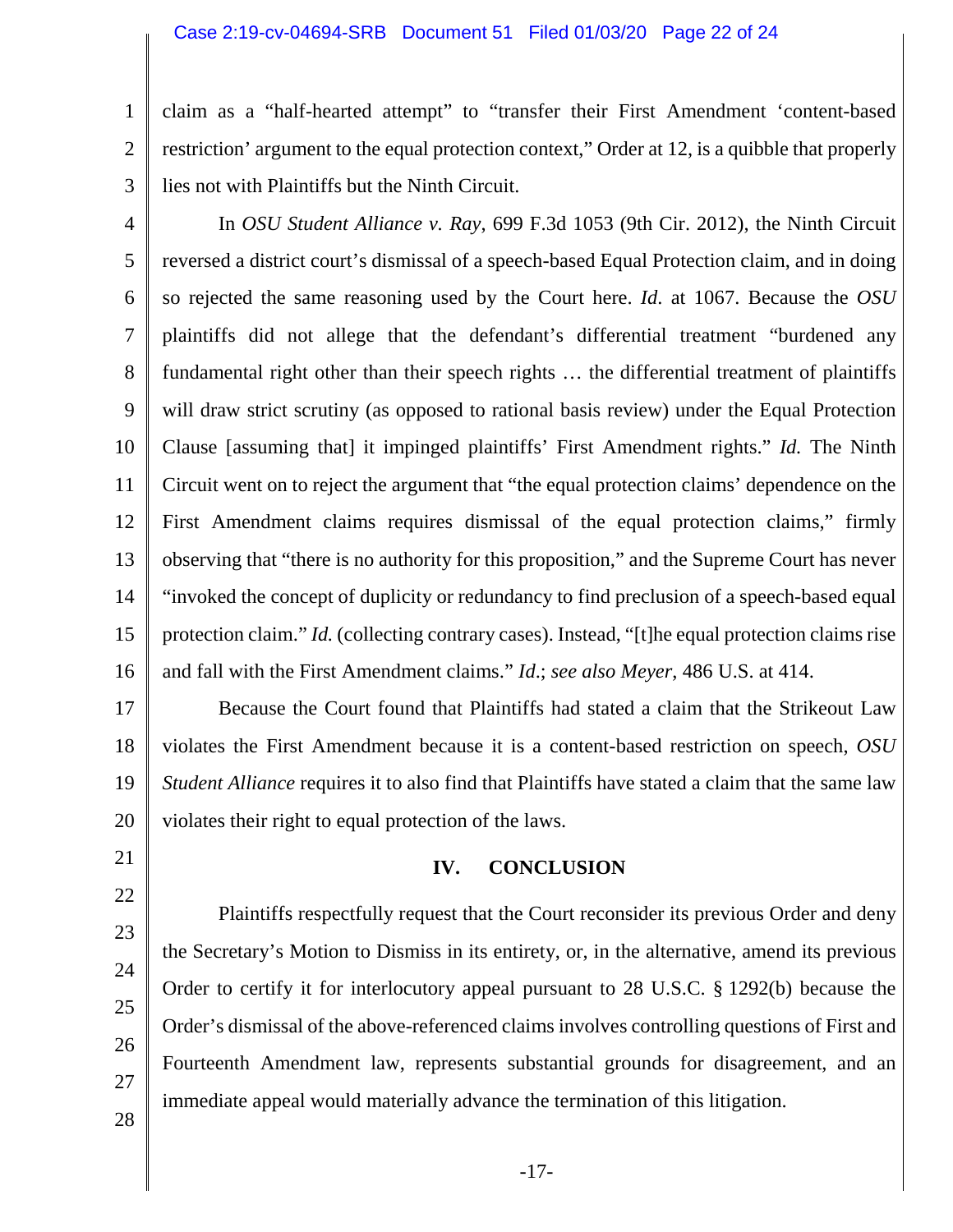|                |                        | Case 2:19-cv-04694-SRB Document 51 Filed 01/03/20 Page 23 of 24      |  |
|----------------|------------------------|----------------------------------------------------------------------|--|
|                |                        |                                                                      |  |
| $\mathbf{1}$   |                        |                                                                      |  |
| $\mathbf{2}$   | Dated: January 3, 2020 | s/ Sarah R. Gonski<br>Sarah R. Gonski (# 032567)                     |  |
| 3              |                        | PERKINS COIE LLP                                                     |  |
| $\overline{4}$ |                        | 2901 North Central Avenue, Suite 2000<br>Phoenix, Arizona 85012-2788 |  |
| 5              |                        | Elisabeth C. Frost (WDC# 1007632)*                                   |  |
| 6              |                        | Uzoma N. Nkwonta (WDC# 975323)*                                      |  |
| 7              |                        | Perkins Coie LLP<br>700 Thirteenth Street NW, Suite 600              |  |
| 8              |                        | Washington, D.C. 20005-3960                                          |  |
| 9              |                        | *Admitted pro hac vice                                               |  |
| 10             |                        | <b>Attorneys for Plaintiffs</b>                                      |  |
| 11             |                        |                                                                      |  |
| 12             |                        |                                                                      |  |
| 13             |                        |                                                                      |  |
| 14             |                        |                                                                      |  |
| 15             |                        |                                                                      |  |
| 16             |                        |                                                                      |  |
| 17             |                        |                                                                      |  |
| 18             |                        |                                                                      |  |
| 19             |                        |                                                                      |  |
| $20\,$         |                        |                                                                      |  |
| $21\,$         |                        |                                                                      |  |
| $22\,$         |                        |                                                                      |  |
| $23\,$         |                        |                                                                      |  |
| 24             |                        |                                                                      |  |
| 25             |                        |                                                                      |  |
| 26             |                        |                                                                      |  |
| $27\,$<br>28   |                        |                                                                      |  |
|                |                        |                                                                      |  |